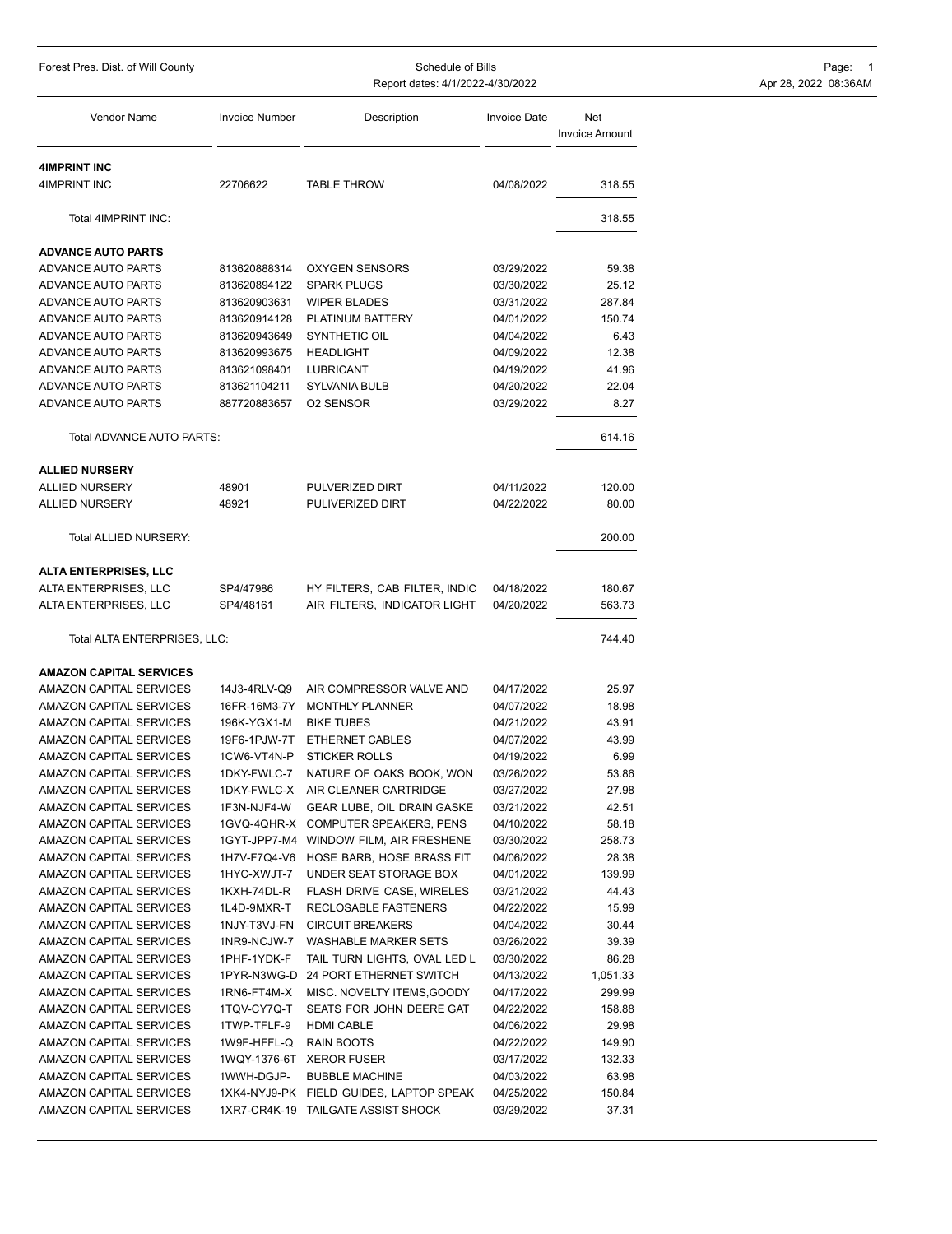| Forest Pres. Dist. of Will County                     |                       | Schedule of Bills                | Page: 2                  |                              |                      |
|-------------------------------------------------------|-----------------------|----------------------------------|--------------------------|------------------------------|----------------------|
|                                                       |                       | Report dates: 4/1/2022-4/30/2022 |                          |                              | Apr 28, 2022 08:36AM |
| Vendor Name                                           | <b>Invoice Number</b> | Description                      | <b>Invoice Date</b>      | Net<br><b>Invoice Amount</b> |                      |
| <b>AMAZON CAPITAL SERVICES</b>                        |                       | 1XR7-CR4K-19 TIRE REPAIT KIT     | 03/29/2022               | 28.99                        |                      |
| <b>AMAZON CAPITAL SERVICES</b>                        | 1XR7-CR4K-19          | PROFILE BELT, MEMORY CARD        | 03/29/2022               | 26.12                        |                      |
| <b>AMAZON CAPITAL SERVICES</b>                        | 1YGP-VFMN-            | <b>MARKER SETS</b>               | 04/08/2022               | 170.38                       |                      |
| <b>AMAZON CAPITAL SERVICES</b>                        | 1YPK-HYV6-7           | STANDING DESK CONVERTER          | 01/11/2022               | 399.98                       |                      |
| AMAZON CAPITAL SERVICES                               | 1YV3-M4JN-V           | MINI FOLDING BINOCULARS, R       | 04/13/2022               | 391.92                       |                      |
| Total AMAZON CAPITAL SERVICES:                        |                       |                                  |                          | 4,057.93                     |                      |
| <b>AMERICAN DOOR AND DOCK</b>                         |                       |                                  |                          |                              |                      |
| AMERICAN DOOR AND DOCK                                | 025019                | REPAIR TO SHED DOOR AT MO        | 04/04/2022               | 487.90                       |                      |
| Total AMERICAN DOOR AND DOCK:                         |                       |                                  |                          | 487.90                       |                      |
| <b>AMERICANEAGLE.COM</b>                              |                       |                                  |                          |                              |                      |
| AMERICANEAGLE.COM                                     | 352215                | MONTHLY FEE-SHARED HOSTI         | 04/11/2022               | 200.00                       |                      |
| AMERICANEAGLE.COM                                     | 352466                | MONTHLY FEE-INCAPSULA            | 04/15/2022               | 59.00                        |                      |
| Total AMERICANEAGLE.COM:                              |                       |                                  |                          | 259.00                       |                      |
| <b>ANDREWS PRINTING, LLC</b><br>ANDREWS PRINTING, LLC | 69899                 | BUSINESS CARDS-FRAUSTO, E        | 04/06/2022               | 461.00                       |                      |
| Total ANDREWS PRINTING, LLC:                          |                       |                                  |                          | 461.00                       |                      |
| <b>APEX WASTE SERVICES</b>                            |                       |                                  |                          |                              |                      |
| APEX WASTE SERVICES                                   | B-151943              | PUMP AND CLEAN GREASE TR         | 03/16/2022               | 140.00                       |                      |
| Total APEX WASTE SERVICES:                            |                       |                                  |                          | 140.00                       |                      |
| <b>AQUA ILLINOIS</b>                                  |                       |                                  |                          |                              |                      |
| <b>AQUA ILLINOIS</b>                                  | 220415                | 001314722 0979372                | 04/15/2022               | 68.65                        |                      |
| Total AQUA ILLINOIS:                                  |                       |                                  |                          | 68.65                        |                      |
| <b>ARAMARK APPAREL</b>                                |                       |                                  |                          |                              |                      |
| <b>ARAMARK APPAREL</b>                                | 24346676              | OPS UNIFORMS                     | 03/03/2022               | 22.74                        |                      |
| ARAMARK APPAREL                                       | 24360882              | OPS UNIFORMS                     | 03/05/2022               | 689.02                       |                      |
| ARAMARK APPAREL                                       | 24363819              | OPS UNIFORMS                     | 03/06/2022               | 274.36                       |                      |
| ARAMARK APPAREL                                       | 24373704              | OPS UNIFORMS                     | 03/10/2022               | 1,231.62                     |                      |
| ARAMARK APPAREL                                       | 24378215              | OPS UNIIFORM TEES                | 03/11/2022               | 1,282.50                     |                      |
| ARAMARK APPAREL                                       | 24378216              | OPS UNIFORMS                     | 03/11/2022               | 666.00                       |                      |
| ARAMARK APPAREL<br>ARAMARK APPAREL                    | 24397665<br>24400697  | OPS UNIFORMS<br>OPS UNIFORMS     | 03/18/2022<br>03/19/2022 | 74.50<br>53.75               |                      |
| ARAMARK APPAREL                                       | 24414654              | OPS UNIFORMS                     | 03/24/2022               | 476.68                       |                      |
| ARAMARK APPAREL                                       | 24430701              | OPS UNIFORMS                     | 03/29/2022               | 76.50                        |                      |
| <b>ARAMARK APPAREL</b>                                | 24435462              | OPS UNIFORMS                     | 03/30/2022               | 58.50                        |                      |
| ARAMARK APPAREL                                       | 24440176              | OPS UNIFORMS                     | 03/31/2022               | 623.25                       |                      |
| Total ARAMARK APPAREL:                                |                       |                                  |                          | 5,529.42                     |                      |
| <b>ARAMARK REFRESHMENT SERV</b>                       |                       |                                  |                          |                              |                      |
| ARAMARK REFRESHMENT SER 1276029                       |                       | <b>WATER FILTER-SCAC</b>         | 03/31/2022               | 95.92                        |                      |
| ARAMARK REFRESHMENT SER 7209210                       |                       | COFFEE SUPPLIES- OLEF            | 04/05/2022               | 99.98                        |                      |
| Total ARAMARK REFRESHMENT SERV:                       |                       |                                  |                          | 195.90                       |                      |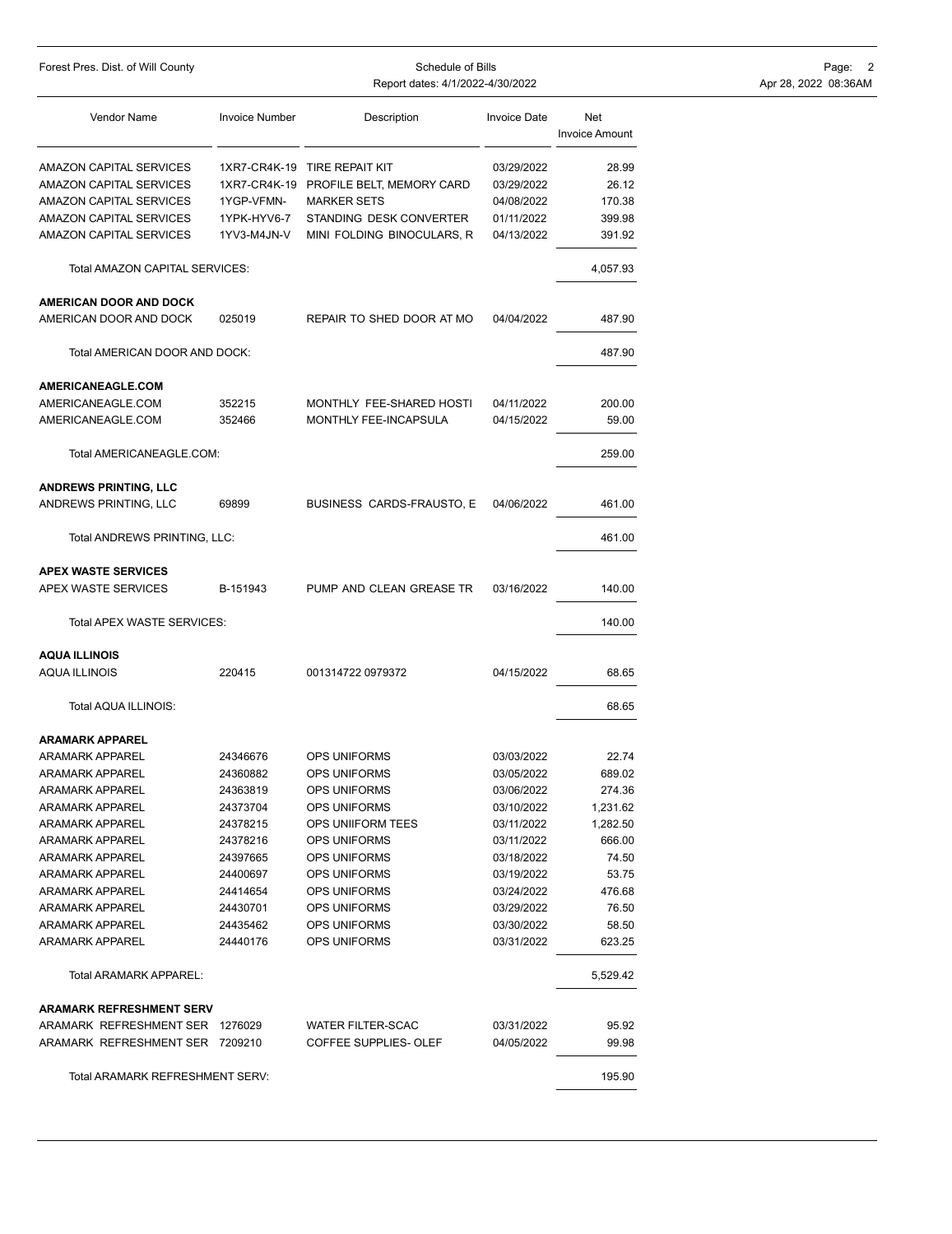| Forest Pres. Dist. of Will County                  | Schedule of Bills<br>Report dates: 4/1/2022-4/30/2022 |                                                                          |                          |                              | Page:<br>-3<br>Apr 28, 2022 08:36AM |
|----------------------------------------------------|-------------------------------------------------------|--------------------------------------------------------------------------|--------------------------|------------------------------|-------------------------------------|
| Vendor Name                                        | <b>Invoice Number</b>                                 | Description                                                              | <b>Invoice Date</b>      | Net<br><b>Invoice Amount</b> |                                     |
| <b>ARAMARK UNIFORM CLEANING</b>                    |                                                       |                                                                          |                          |                              |                                     |
| ARAMARK UNIFORM CLEANIN                            | 603000233319                                          | FLEET-UNIFORM CLEANING                                                   | 03/30/2022               | 349.19                       |                                     |
| ARAMARK UNIFORM CLEANIN                            | 603000240313                                          | FLEET-UNIFORM CLEANING                                                   | 04/13/2022               | 349.19                       |                                     |
| ARAMARK UNIFORM CLEANIN                            | 603000243416                                          | FLEET-UNIFORM CLEANING                                                   | 04/20/2022               | 349.19                       |                                     |
| Total ARAMARK UNIFORM CLEANING:                    |                                                       |                                                                          |                          | 1,047.57                     |                                     |
| <b>ARDAN AUTO BODY</b>                             |                                                       |                                                                          |                          |                              |                                     |
| ARDAN AUTO BODY                                    | 3445                                                  | BODY WORK UNIT #806                                                      | 04/11/2022               | 3,192.50                     |                                     |
| Total ARDAN AUTO BODY:                             |                                                       |                                                                          |                          | 3,192.50                     |                                     |
| <b>ARNESON OIL COMPANY</b>                         |                                                       |                                                                          |                          |                              |                                     |
| ARNESON OIL COMPANY                                | 195824                                                | FUEL - LAKE RENWICK SUBSTA                                               | 02/16/2022               | 414.80                       |                                     |
| Total ARNESON OIL COMPANY:                         |                                                       |                                                                          |                          | 414.80                       |                                     |
| AT&T                                               |                                                       |                                                                          |                          |                              |                                     |
| AT&T                                               | 220325                                                | 217 S66-9209 209                                                         | 03/25/2022               | 7,487.43                     |                                     |
| AT&T                                               | 220328                                                | 630 357-0389 890 3                                                       | 03/28/2022               | 54.19                        |                                     |
| AT&T                                               | 220404                                                | 630 637-1682 512 0                                                       | 04/04/2022               | 60.15                        |                                     |
| AT&T                                               | 220407                                                | 831-001-0753 540                                                         | 04/07/2022               | 1,164.00                     |                                     |
| AT&T                                               | 220407-2                                              | 831-001-0753 482                                                         | 04/07/2022               | 371.51                       |                                     |
| AT&T                                               | 220410                                                | 831-000-3512 271                                                         | 04/10/2022               | 127.53                       |                                     |
| Total AT&T:                                        |                                                       |                                                                          |                          | 9,264.81                     |                                     |
| <b>AT&amp;T TELECONFERENCE SERVICES</b>            |                                                       |                                                                          |                          |                              |                                     |
| AT&T TELECONFERENCE SERV 220401                    |                                                       | 91150212-00001                                                           | 04/01/2022               | 249.62                       |                                     |
| Total AT&T TELECONFERENCE SERVICES:                |                                                       |                                                                          |                          | 249.62                       |                                     |
| <b>BANK OF MONTREAL</b>                            |                                                       |                                                                          |                          |                              |                                     |
| <b>BANK OF MONTREAL</b>                            | Barrios-033022                                        | Glock Armorers Course-Lewando                                            | 03/30/2022               | 250.00                       |                                     |
| <b>BANK OF MONTREAL</b>                            | Barrios-040622                                        | 16 Wall Pictures for offices at PD                                       | 04/06/2022               | 272.87                       |                                     |
| <b>BANK OF MONTREAL</b>                            |                                                       | Barrios-2-0330 Glock Armorers Course-Yates                               | 03/30/2022               | 250.00                       |                                     |
| <b>BANK OF MONTREAL</b>                            | Borecky-04042                                         | Rx Fire signs for roadsides                                              | 04/04/2022               | 325.60                       |                                     |
| <b>BANK OF MONTREAL</b>                            | Borecky-04202                                         | Disinfectant for boots                                                   | 04/20/2022               | 150.00                       |                                     |
| <b>BANK OF MONTREAL</b>                            | Buss-032822                                           | Maint. Asphalt Pavement course                                           | 03/28/2022               | 12.00                        |                                     |
| <b>BANK OF MONTREAL</b>                            | Buss-032922                                           | Maint. Asphalt Pavement Course                                           | 03/29/2022               | 20.00                        |                                     |
| <b>BANK OF MONTREAL</b>                            | Buss-2-032822                                         | Maint. Asphalt Pavement course                                           | 03/28/2022               | 20.59                        |                                     |
| <b>BANK OF MONTREAL</b>                            | Buss-2-032922                                         | Maint. Asphalt Pavement Course                                           | 03/29/2022               | 12.75                        |                                     |
| <b>BANK OF MONTREAL</b>                            | Buss-3-032822                                         | Maint. Asphalt Pavement Course                                           | 03/28/2022               | 172.10                       |                                     |
| <b>BANK OF MONTREAL</b>                            | Buss-3-032922                                         | Maint. Asphalt Pavement Course                                           | 03/29/2022               | 25.00                        |                                     |
| <b>BANK OF MONTREAL</b>                            | Catchpole-040                                         | Jessica Quinn attendance at Rx Fi                                        | 04/04/2022               | 75.00                        |                                     |
| <b>BANK OF MONTREAL</b>                            | Catchpole-2-04                                        | Floyd Catchpole attendance at Rx                                         | 04/04/2022               | 75.00                        |                                     |
| <b>BANK OF MONTREAL</b>                            | Catchpole-3-04                                        | Juli Mason attendance at Rx Fire                                         | 04/04/2022               | 75.00                        |                                     |
| <b>BANK OF MONTREAL</b>                            | Catchpole-4-04                                        | Juli Mason Lodging for Rx Fire Sy                                        | 04/04/2022               | 132.77                       |                                     |
| <b>BANK OF MONTREAL</b><br><b>BANK OF MONTREAL</b> | Catchpole-5-04<br>Chapman-0331                        | Lodging for Jessica Quinn at Rx F<br>Cookie trays for trainings / meetin | 04/04/2022<br>03/31/2022 | 132.77<br>61.62              |                                     |
| <b>BANK OF MONTREAL</b>                            | Chapman-0412                                          | IACP Membership-Chapman                                                  | 04/12/2022               | 190.00                       |                                     |
| <b>BANK OF MONTREAL</b>                            | Ecker-040622                                          | nai renewal A. Rafac                                                     | 04/06/2022               | 60.00                        |                                     |
| <b>BANK OF MONTREAL</b>                            | Ecker-2-04062                                         | Office supplies                                                          | 04/06/2022               | 64.54                        |                                     |
| <b>BANK OF MONTREAL</b>                            | Hawkins-04182                                         | Bat monitoring equip                                                     | 04/18/2022               | 290.00                       |                                     |
| <b>BANK OF MONTREAL</b>                            | Kenny-032322                                          | Refund for reordered FA/CPR/AE                                           | 03/23/2022               | 815.66-                      |                                     |
| <b>BANK OF MONTREAL</b>                            | Kenny-040722                                          | monthly bill                                                             | 04/07/2022               | 58.00                        |                                     |
| <b>BANK OF MONTREAL</b>                            | Kiran-032922                                          | supplies for outreach craft                                              | 03/29/2022               | 181.15                       |                                     |
|                                                    |                                                       |                                                                          |                          |                              |                                     |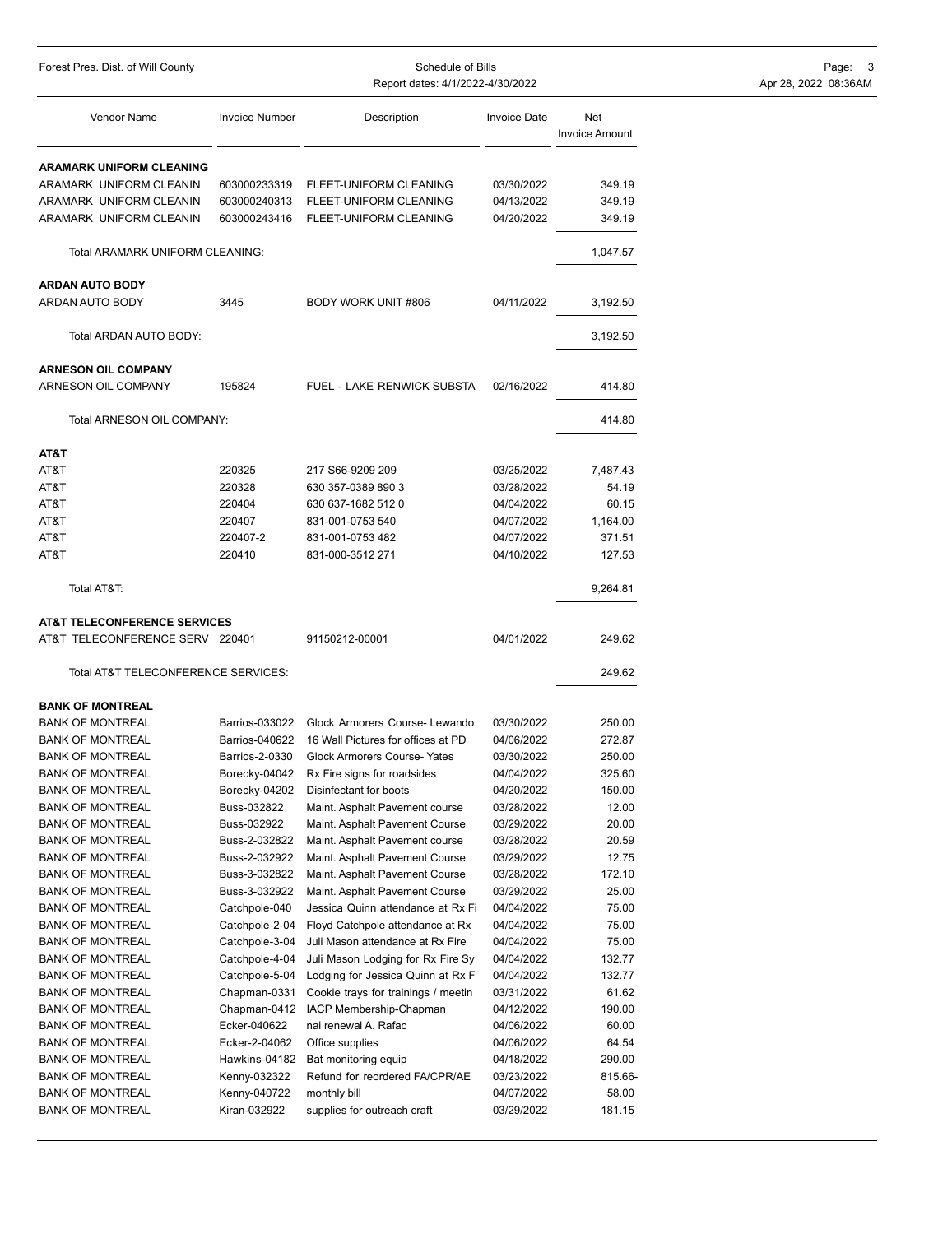Forest Pres. Dist. of Will County Page: 4<br>Report dates: 4/1/2022-4/30/2022 4130/2022 Appr 28, 2022 08:36AM Report dates: 4/1/2022-4/30/2022

| Vendor Name                                        | <b>Invoice Number</b>        | Description                                         | <b>Invoice Date</b>      | Net<br><b>Invoice Amount</b> |
|----------------------------------------------------|------------------------------|-----------------------------------------------------|--------------------------|------------------------------|
| <b>BANK OF MONTREAL</b>                            | Kiran-040522                 | <b>Classes for Katie</b>                            | 04/05/2022               | 2,500.00                     |
| <b>BANK OF MONTREAL</b>                            | Kiran-040822                 | Forest Fitness promotion                            | 04/08/2022               | 24.00                        |
| <b>BANK OF MONTREAL</b>                            | Krabbe-032522                | <b>209 BUMPER BRACKETS</b>                          | 03/25/2022               | 56.00                        |
| <b>BANK OF MONTREAL</b>                            | Krabbe-040822                | 814 WINDSHIELD REPLACEME                            | 04/08/2022               | 585.00                       |
| <b>BANK OF MONTREAL</b>                            | Krabbe-041422                | RENTAL DAMAGE DEPOSIT RE                            | 04/14/2022               | $8.98 -$                     |
| <b>BANK OF MONTREAL</b>                            | Krabbe-041922                | BK&BZ MFMA CDL TRAINING L                           | 04/19/2022               | 57.18                        |
| <b>BANK OF MONTREAL</b>                            | Krabbe-2-0325                | REAR BUMPER #209                                    | 03/25/2022               | 240.00                       |
| <b>BANK OF MONTREAL</b>                            | Krabbe-2-0414                | CABLE LOCATOR RENTAL                                | 04/14/2022               | 249.55                       |
| <b>BANK OF MONTREAL</b>                            | Krabbe-3-0414                | OPERATIONS I PASS REPLENIS                          | 04/14/2022               | 160.00                       |
| <b>BANK OF MONTREAL</b>                            | Kurczewski-03                | gift shop items for resale                          | 03/27/2022               | 24.34                        |
| <b>BANK OF MONTREAL</b>                            | Kurczewski-03                | Resale items-4RE gift shop                          | 03/30/2022               | 54.24                        |
| <b>BANK OF MONTREAL</b>                            | Kurczewski-03                | Resale items-4RE Gift shop                          | 03/31/2022               | 98.02                        |
| <b>BANK OF MONTREAL</b>                            | Kurczewski-04                | 4RE gift shop items for resale-SB                   | 04/02/2022               | 166.45                       |
| <b>BANK OF MONTREAL</b>                            | Kurczewski-04                | 4RE gift shop items for resale-SB                   | 04/06/2022               | 220.00                       |
| <b>BANK OF MONTREAL</b>                            | Kurczewski-04                | FourRivers giftshop                                 | 04/13/2022               | 142.17                       |
| <b>BANK OF MONTREAL</b>                            | Kurczewski-04                | FR gift shop                                        | 04/15/2022               | 146.10                       |
| <b>BANK OF MONTREAL</b>                            | Kurczewski-04                | FR gift shop sales                                  | 04/21/2022               | 43.85-                       |
| <b>BANK OF MONTREAL</b>                            | Lewandowski-0                | Gun holsters for Lewandowski an                     | 04/14/2022               | 161.00                       |
| <b>BANK OF MONTREAL</b>                            | Lukasevich-04                | <b>District Cell Phones</b>                         | 04/08/2022               | 41.63                        |
| <b>BANK OF MONTREAL</b>                            | Lukasevich-04                | <b>District Cell Phones</b>                         | 04/08/2022               | 39.52                        |
| <b>BANK OF MONTREAL</b>                            | Lukasevich-04                | <b>District Cell Phones</b>                         | 04/08/2022               | 310.12                       |
| <b>BANK OF MONTREAL</b>                            | Lukasevich-04                | <b>District Cell Phones</b>                         | 04/08/2022               | 156.52                       |
| <b>BANK OF MONTREAL</b>                            | Lukasevich-04                | <b>District Cell Phones</b>                         | 04/08/2022               | 41.63                        |
| <b>BANK OF MONTREAL</b>                            | Lukasevich-04                | <b>District Cell Phones</b>                         | 04/08/2022               | 115.65                       |
| <b>BANK OF MONTREAL</b>                            | Lukasevich-04                | <b>District Cell Phones</b>                         | 04/08/2022               | 208.15                       |
| <b>BANK OF MONTREAL</b>                            | Lukasevich-04                | <b>District Cell Phones</b>                         | 04/08/2022               | 122.78                       |
| <b>BANK OF MONTREAL</b>                            | Lukasevich-04                | <b>District Cell Phones</b>                         | 04/08/2022               | 588.51                       |
| <b>BANK OF MONTREAL</b>                            | Lukasevich-04                | <b>District Cell Phones</b>                         | 04/08/2022               | 736.13                       |
| <b>BANK OF MONTREAL</b>                            | Lukasevich-04                | <b>District Cell Phones</b>                         | 04/08/2022               | 166.52                       |
| <b>BANK OF MONTREAL</b>                            | Lukasevich-04                | <b>District Cell Phones</b>                         | 04/08/2022               | 79.04                        |
| <b>BANK OF MONTREAL</b>                            | Lukasevich-04                | <b>District Cell Phones</b>                         | 04/08/2022               | 451.60                       |
| <b>BANK OF MONTREAL</b>                            | Lukasevich-04                | <b>District Cell Phones</b>                         | 04/08/2022               | 704.50                       |
| <b>BANK OF MONTREAL</b>                            | Lukasevich-04                | Misc Contractual                                    | 04/12/2022               | 20.00                        |
| <b>BANK OF MONTREAL</b>                            | Lukasevich-04                | <b>Office Supplies</b>                              | 04/21/2022               | 93.98                        |
| <b>BANK OF MONTREAL</b>                            | LYTTLE-03252                 | food for animal care                                | 03/25/2022               | 71.75                        |
| <b>BANK OF MONTREAL</b>                            | LYTTLE-03292                 | food for animal care refund. Intern                 | 03/29/2022               | $71.75 -$                    |
| <b>BANK OF MONTREAL</b>                            | LYTTLE-04072                 | Earth Day event supplies                            | 04/07/2022               | 574.11                       |
| <b>BANK OF MONTREAL</b>                            | LYTTLE-04082                 | InterpTech Virtual Conference Re                    | 04/08/2022               | 79.00                        |
| <b>BANK OF MONTREAL</b>                            | LYTTLE-04122                 | Programming equipment                               | 04/12/2022               | 131.83                       |
| <b>BANK OF MONTREAL</b>                            | LYTTLE-04142                 | programming equipment out of sto                    | 04/14/2022               | 83.93-                       |
| <b>BANK OF MONTREAL</b>                            | Merda-032622                 | Facebook promotions and engage                      | 03/26/2022               | 750.00                       |
| <b>BANK OF MONTREAL</b>                            | Merda-032822                 | Stock video.                                        | 03/28/2022               | 33.00                        |
| <b>BANK OF MONTREAL</b>                            | Merda-033022                 | Wildlife of Day Twitter promotions                  | 03/30/2022               | 28.00                        |
| <b>BANK OF MONTREAL</b>                            | Merda-033022                 | Will Co Forests Twitter promotions                  | 03/30/2022               | 29.99                        |
| <b>BANK OF MONTREAL</b>                            | Merda-033122                 | Facebook promotions and engage                      | 03/31/2022               | 422.67                       |
| <b>BANK OF MONTREAL</b>                            | Merda-040222                 | Todays Bald Eagle Twitter promoti                   | 04/02/2022               | 15.00                        |
| <b>BANK OF MONTREAL</b>                            | Merda-040322                 | Wildlife of Day Twitter promotions                  | 04/03/2022               | 12.00                        |
| <b>BANK OF MONTREAL</b>                            | Merda-040622                 | Will Co Forest Twitter promotions                   | 04/06/2022               | 5.00                         |
| <b>BANK OF MONTREAL</b><br><b>BANK OF MONTREAL</b> | Merda-040822<br>Merda-040922 | Facebook Promotions and engag                       | 04/08/2022<br>04/09/2022 | 750.00<br>28.00              |
| <b>BANK OF MONTREAL</b>                            | Merda-041322                 | Wildlife of Day Twitter promotions<br>Cloud storage | 04/13/2022               | .99                          |
| <b>BANK OF MONTREAL</b>                            | Merda-041622                 | Wildlife of Day Twitter promotions                  | 04/16/2022               | 28.00                        |
| <b>BANK OF MONTREAL</b>                            | Merda-041722                 | Facebook promotions and engage                      | 04/17/2022               | 750.00                       |
| <b>BANK OF MONTREAL</b>                            | Merda-2-03302                | Todays Bird Twitter promotion and                   | 03/30/2022               | 35.00                        |
| <b>BANK OF MONTREAL</b>                            | Merda-2-04022                | Todays Bird Twitter promotions an                   | 04/02/2022               | 15.00                        |
| <b>BANK OF MONTREAL</b>                            | Merda-2-04032                | Today in Nature Twitter promotion                   | 04/03/2022               | 18.00                        |
| <b>BANK OF MONTREAL</b>                            | Merda-2-04092                | Todays Bird Twitter promotions an                   | 04/09/2022               | 34.80                        |
|                                                    |                              |                                                     |                          |                              |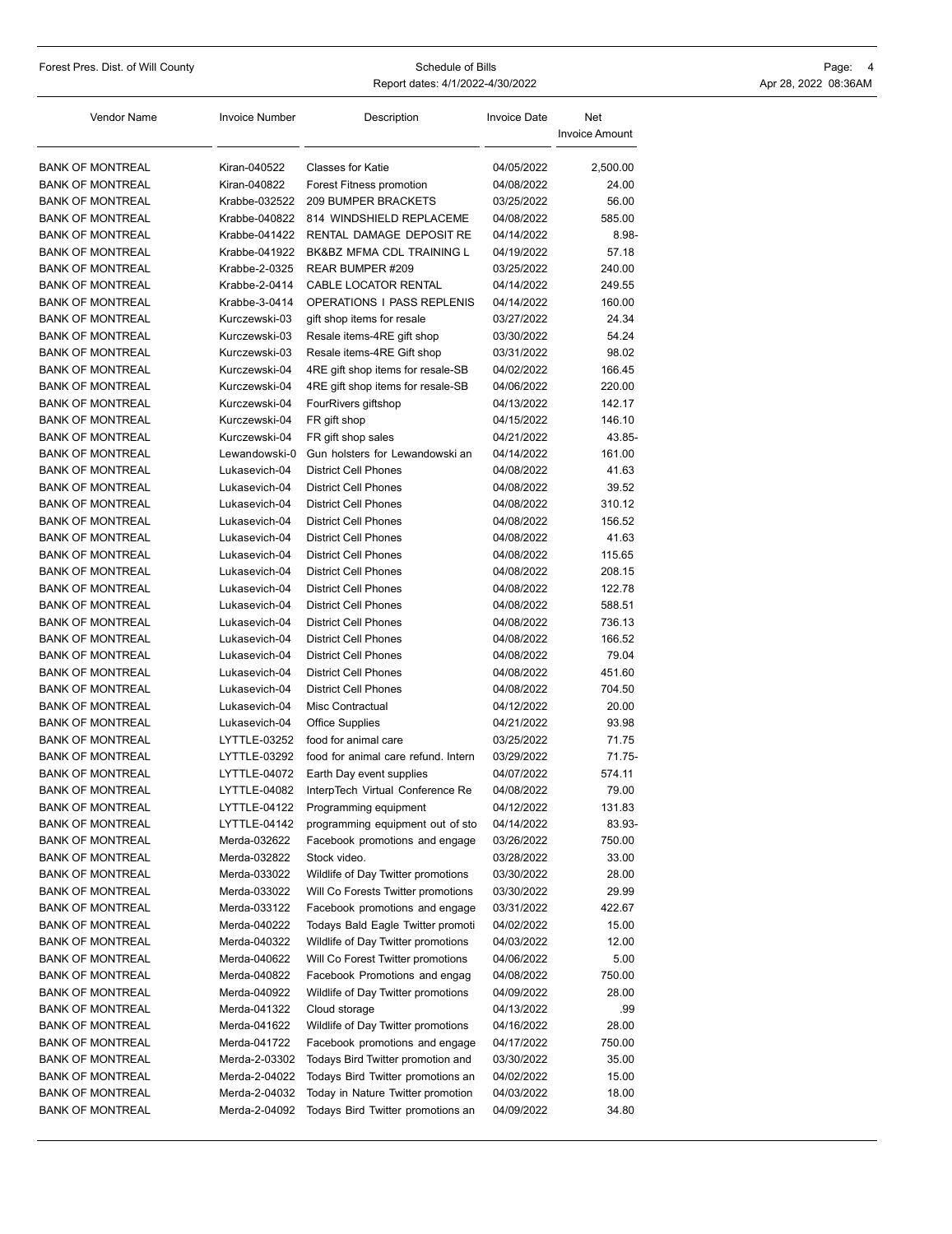Forest Pres. Dist. of Will County Page: 5<br>Report dates: 4/1/2022-4/30/2022 4130/2022 Appr 28, 2022 08:36AM Report dates: 4/1/2022-4/30/2022

| <b>Vendor Name</b>                                                 | <b>Invoice Number</b>            | Description                                                            | Invoice Date             | Net<br><b>Invoice Amount</b> |
|--------------------------------------------------------------------|----------------------------------|------------------------------------------------------------------------|--------------------------|------------------------------|
|                                                                    |                                  |                                                                        |                          |                              |
| <b>BANK OF MONTREAL</b><br><b>BANK OF MONTREAL</b>                 | Merda-2-04132<br>Merda-2-04162   | Will Co Forest Twitter promotions<br>Todays Bald Eagle Twitter promoti | 04/13/2022<br>04/16/2022 | 30.00<br>34.45               |
| <b>BANK OF MONTREAL</b>                                            | Merda-3-03302                    | Todays Bald Eagle Twitter promoti                                      | 03/30/2022               | 35.00                        |
| <b>BANK OF MONTREAL</b>                                            | Merda-3-04092                    | Todays Bald Eagle Twitter promoti                                      | 04/09/2022               | 35.00                        |
| <b>BANK OF MONTREAL</b>                                            | Merda-3-04162                    | Todays Bird Twitter promotions an                                      | 04/16/2022               | 34.71                        |
| <b>BANK OF MONTREAL</b>                                            | Merda-4-03302                    | Today in Nature Twitter promotion                                      | 03/30/2022               | 41.71                        |
| <b>BANK OF MONTREAL</b>                                            | Merda-4-04092                    | Today in Nature Twitter promotion                                      | 04/09/2022               | 42.00                        |
| <b>BANK OF MONTREAL</b>                                            | Merda-4-04162                    | Today in Nature Twitter promotion                                      | 04/16/2022               | 42.00                        |
| <b>BANK OF MONTREAL</b>                                            | Merda-5-04092                    | Stock photos                                                           | 04/09/2022               | 99.00                        |
| <b>BANK OF MONTREAL</b>                                            | Nevins-033022                    | <b>FPDWC Committee Meeting Welc</b>                                    | 03/30/2022               | 20.09                        |
| <b>BANK OF MONTREAL</b>                                            | Nevins-040722                    | Welcome Back Commissioner Co                                           | 04/07/2022               | 37.96                        |
| <b>BANK OF MONTREAL</b>                                            | Newcomb-0328                     | Paddling Workshop                                                      | 03/28/2022               | 125.00                       |
| <b>BANK OF MONTREAL</b>                                            | Newcomb-0331                     | CIG Prof Dev. Cert.                                                    | 03/31/2022               | 35.00                        |
| <b>BANK OF MONTREAL</b>                                            | Newcomb-0408                     | <b>Outreach Event Craft Supplies</b>                                   | 04/08/2022               | 18.00                        |
| <b>BANK OF MONTREAL</b>                                            | Newcomb-2-04                     | Survey Software annual subscripti                                      | 04/08/2022               | 990.00                       |
| <b>BANK OF MONTREAL</b>                                            | Nichols-040922                   | FREEC truck and cans fuel                                              | 04/09/2022               | 80.00                        |
| <b>BANK OF MONTREAL</b>                                            | Oestmann-040                     | Fasteners for ELEX Trail Spider el                                     | 04/01/2022               | 87.96                        |
| <b>BANK OF MONTREAL</b>                                            | Opiola-040422                    | <b>Chamber Event</b>                                                   | 04/04/2022               | 65.00                        |
| <b>BANK OF MONTREAL</b>                                            | Opiola-2-04042                   | <b>Chamber Dues</b>                                                    | 04/04/2022               | 300.00                       |
| <b>BANK OF MONTREAL</b>                                            | Pacetti-041222                   | Telecommunicator week for LCC-                                         | 04/12/2022               | 118.59                       |
| <b>BANK OF MONTREAL</b>                                            | Pacetti-041322                   | Accidental personal charge. Office                                     | 04/13/2022               | 44.05                        |
| <b>BANK OF MONTREAL</b>                                            | Prince-042122                    | CIG recertification                                                    | 04/21/2022               | 35.00                        |
| <b>BANK OF MONTREAL</b>                                            | Riley-040122                     | Museum supplies                                                        | 04/01/2022               | 139.50                       |
| <b>BANK OF MONTREAL</b>                                            | Riley-2-040122                   | Staff training AH                                                      | 04/01/2022               | 100.00                       |
| <b>BANK OF MONTREAL</b>                                            | Robson-03242                     | Prescribed Fire Training - Sherwo                                      | 03/24/2022               | 155.40                       |
| <b>BANK OF MONTREAL</b>                                            | Robson-04042                     | J. Quinn registration for prescribe                                    | 04/04/2022               | 75.00                        |
| <b>BANK OF MONTREAL</b>                                            | Robson-04122                     | N. Budde registration for Illinois Pr                                  | 04/12/2022               | 75.00                        |
| <b>BANK OF MONTREAL</b>                                            | Robson-04182                     | Reflective aluminum no fishing sig                                     | 04/18/2022               | 130.35                       |
| <b>BANK OF MONTREAL</b>                                            | Robson-04192                     | Sales tax refund                                                       | 04/19/2022               | $7.67 -$                     |
| <b>BANK OF MONTREAL</b>                                            | Robson-2-0324                    | Prescribed Fire Training - Budde                                       | 03/24/2022               | 155.40                       |
| <b>BANK OF MONTREAL</b><br><b>BANK OF MONTREAL</b>                 | Schultz-032922<br>Schultz-041522 | Flowers - Frances Dollinger Funer                                      | 03/29/2022<br>04/15/2022 | 125.68                       |
| <b>BANK OF MONTREAL</b>                                            | Steffen-033022                   | Conservation Foundation Sponsor<br><b>Hidden Oaks SFPs</b>             | 03/30/2022               | 1,500.00<br>52.00            |
| <b>BANK OF MONTREAL</b>                                            | Steffen-040522                   | Hidden Oaks network cab                                                | 04/05/2022               | 734.95                       |
| <b>BANK OF MONTREAL</b>                                            | Steffen-041622                   |                                                                        | 04/16/2022               | 15.16                        |
| <b>BANK OF MONTREAL</b>                                            | Stevenson-041                    | WillCountyDogs.org                                                     | 04/19/2022               | 69.54                        |
| <b>BANK OF MONTREAL</b>                                            | Veerman-0325                     | Earth Day Program Supplies<br>Legal and Letter size file folders       | 03/25/2022               | 68.88                        |
| <b>BANK OF MONTREAL</b>                                            | Veerman-0415                     | 3M picture hanging strips for office                                   | 04/15/2022               | 39.99                        |
| <b>BANK OF MONTREAL</b>                                            | Veerman-0418                     | 3M picture hanging hooks for offic                                     | 04/18/2022               | 39.57                        |
| <b>BANK OF MONTREAL</b>                                            | Zinkiewicz-041                   | <b>LED Lighting</b>                                                    | 04/14/2022               | 206.93                       |
| <b>BANK OF MONTREAL</b>                                            | Zinkiewicz-042                   | Water and snacks for Whalon wor                                        | 04/21/2022               | 47.96                        |
| <b>Total BANK OF MONTREAL:</b>                                     |                                  |                                                                        |                          | 20,529.22                    |
|                                                                    |                                  |                                                                        |                          |                              |
| <b>BEAVER CREEK ENTERPRISES</b><br><b>BEAVER CREEK ENTERPRISES</b> |                                  |                                                                        |                          |                              |
|                                                                    | 9979                             | AXLE SEALS, PIGTAIL FOR OVA                                            | 03/31/2022               | 56.42                        |
| Total BEAVER CREEK ENTERPRISES:                                    |                                  |                                                                        |                          | 56.42                        |
| <b>BLANKENSHIP, REBECCA</b>                                        |                                  |                                                                        |                          |                              |
| <b>BLANKENSHIP, REBECCA</b>                                        | 220408                           | REIMBURSEMENT FOR TURTL                                                | 04/08/2022               | 68.37                        |
| <b>BLANKENSHIP, REBECCA</b>                                        | 220408-2                         | REIMBURSEMENT FOR TURTL                                                | 04/08/2022               | 64.10                        |
| Total BLANKENSHIP, REBECCA:                                        |                                  |                                                                        |                          | 132.47                       |
| <b>BOLINGBROOK AREA CHAMBER</b>                                    |                                  |                                                                        |                          |                              |
| BOLINGBROOK AREA CHAMBE                                            | 114624                           | <b>MEMBERSHIP DUES</b>                                                 | 11/01/2021               | 300.00                       |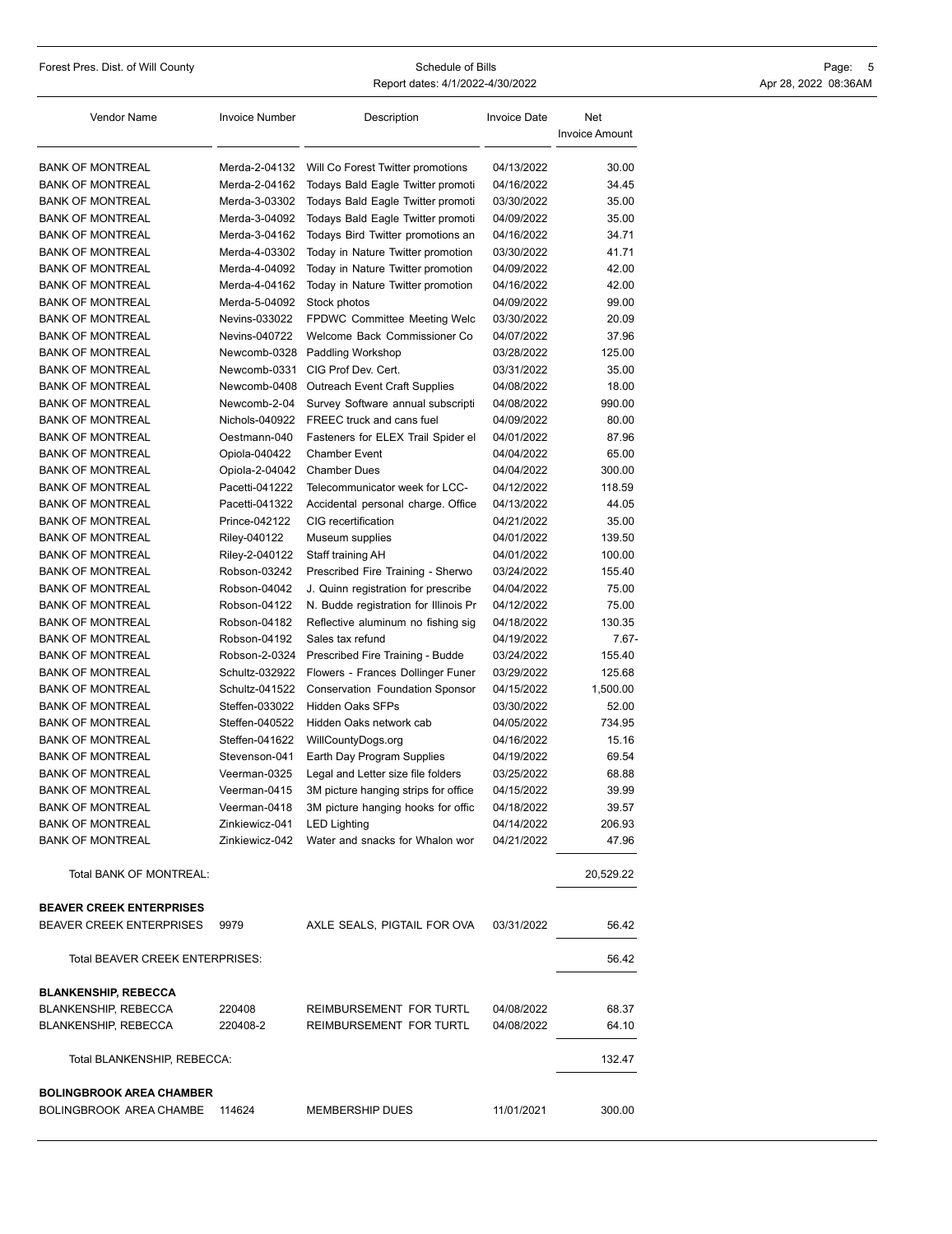| Forest Pres. Dist. of Will County                             | Schedule of Bills<br>Report dates: 4/1/2022-4/30/2022 |                                 |                          | Page: 6<br>Apr 28, 2022 08:36AM |  |
|---------------------------------------------------------------|-------------------------------------------------------|---------------------------------|--------------------------|---------------------------------|--|
| Vendor Name                                                   | <b>Invoice Number</b>                                 | Description                     | <b>Invoice Date</b>      | Net<br><b>Invoice Amount</b>    |  |
| Total BOLINGBROOK AREA CHAMBER:                               |                                                       |                                 |                          | 300.00                          |  |
| <b>BOUNCE CITY PARTY RENTALS INC.</b>                         |                                                       |                                 |                          |                                 |  |
| BOUNCE CITY PARTY RENTALS 220413                              |                                                       | BOUNCE HOUSE FOR FOOD T         | 04/13/2022               | 1,065.00                        |  |
| Total BOUNCE CITY PARTY RENTALS INC.:                         |                                                       |                                 |                          | 1,065.00                        |  |
|                                                               |                                                       |                                 |                          |                                 |  |
| <b>BRIDGELINE DIGITAL</b><br><b>BRIDGELINE DIGITAL</b>        | RI-05412                                              | MONTHLY HAWKSEARCH SaaS         | 04/01/2022               | 300.00                          |  |
| Total BRIDGELINE DIGITAL:                                     |                                                       |                                 |                          | 300.00                          |  |
|                                                               |                                                       |                                 |                          |                                 |  |
| <b>BRONZE MEMORIAL CO.</b><br>BRONZE MEMORIAL CO.             | 707204                                                | <b>NAME PLATE</b>               | 03/28/2022               | 242.08                          |  |
| <b>BRONZE MEMORIAL CO.</b>                                    | 707204                                                | <b>NAME PLATE</b>               | 03/28/2022               | 40.52                           |  |
| BRONZE MEMORIAL CO.                                           | 707261                                                | <b>BENCH PLAQUES</b>            | 04/16/2022               | 346.54                          |  |
| Total BRONZE MEMORIAL CO.:                                    |                                                       |                                 |                          | 629.14                          |  |
|                                                               |                                                       |                                 |                          |                                 |  |
| <b>BUDDE, NICHOLAS</b><br><b>BUDDE, NICHOLAS</b>              | 220216                                                | REIMBURSEMENT-MEALS-FIRE        | 02/16/2022               | 36.88                           |  |
| Total BUDDE, NICHOLAS:                                        |                                                       |                                 |                          | 36.88                           |  |
|                                                               |                                                       |                                 |                          |                                 |  |
| <b>BURKE, CB ENGINEERING LTD</b><br>BURKE, CB ENGINEERING LTD | 174013                                                | CONSTRUCTION REVIEW-LANS        | 04/11/2022               | 1,182.00                        |  |
| Total BURKE, CB ENGINEERING LTD:                              |                                                       |                                 |                          | 1,182.00                        |  |
| <b>BURRELLES</b>                                              |                                                       |                                 |                          |                                 |  |
| <b>BURRELLES</b>                                              | 22007124                                              | CLIP TRANSACTIONS-MARCH         | 03/31/2022               | 421.32                          |  |
| <b>Total BURRELLES:</b>                                       |                                                       |                                 |                          | 421.32                          |  |
| <b>BURRIS EQUIPMENT CO.</b>                                   |                                                       |                                 |                          |                                 |  |
| <b>BURRIS EQUIPMENT CO.</b>                                   | PS3007752-1                                           | THRUST WASHER, RIDER PLAT       | 04/13/2022               | 300.91                          |  |
| <b>BURRIS EQUIPMENT CO.</b>                                   | PS3007922-1                                           | FLAT FILE, ROUND FILE 3/16"     | 04/19/2022               | 34.87                           |  |
| <b>BURRIS EQUIPMENT CO.</b>                                   | SW3002976-1                                           | <b>CHAIN SHARPENING</b>         | 04/13/2022               | 120.00                          |  |
| Total BURRIS EQUIPMENT CO.:                                   |                                                       |                                 |                          | 455.78                          |  |
| <b>CAPITAL ONE COMMERCIAL</b>                                 |                                                       |                                 |                          |                                 |  |
| CAPITAL ONE COMMERCIAL                                        | 220331                                                | STEEL FACEPLATE, SWITCH PL      | 03/31/2022               | 8.40                            |  |
| CAPITAL ONE COMMERCIAL                                        | 220407                                                | POTHOLE PATCH                   | 04/07/2022               | 17.96                           |  |
| CAPITAL ONE COMMERCIAL                                        | 220409                                                | ZEP SPRAY, BONE SPONGE, RI      | 04/09/2022               | 71.75                           |  |
| CAPITAL ONE COMMERCIAL                                        | 220411                                                | POTHOLE PATCH, TRIGGER NO       | 04/11/2022               | 85.74                           |  |
| CAPITAL ONE COMMERCIAL                                        | 220412                                                | DIAL CLOCK                      | 04/12/2022               | 1.65                            |  |
| CAPITAL ONE COMMERCIAL                                        | 220412-2                                              | STEEL BLANK PLATE               | 04/12/2022               | 8.40                            |  |
| CAPITAL ONE COMMERCIAL                                        | 220413                                                | WASHERS, DECK SCREWS, CO        | 04/13/2022               | 75.96                           |  |
| CAPITAL ONE COMMERCIAL                                        | 220413                                                | <b>BAGS OF CONCRETE</b>         | 04/13/2022               | 22.40                           |  |
| CAPITAL ONE COMMERCIAL<br>CAPITAL ONE COMMERCIAL              | 220418<br>220418                                      | <b>PVC CAPS</b><br>SALT PELLETS | 04/18/2022<br>04/18/2022 | 47.88<br>59.90                  |  |
| CAPITAL ONE COMMERCIAL                                        | 220418                                                | MAIL BOX POST                   | 04/18/2022               | 36.98                           |  |
| CAPITAL ONE COMMERCIAL                                        | 220419                                                | <b>CLAY POTS</b>                | 04/19/2022               | 21.06                           |  |
| CAPITAL ONE COMMERCIAL                                        | 220420                                                | DECK SQUARE, T-HINGES, GAT      | 04/20/2022               | 393.84                          |  |
| CAPITAL ONE COMMERCIAL                                        | 220422                                                | GAS/OIL PREMIX, BLOW GUN,       | 04/22/2022               | 401.78                          |  |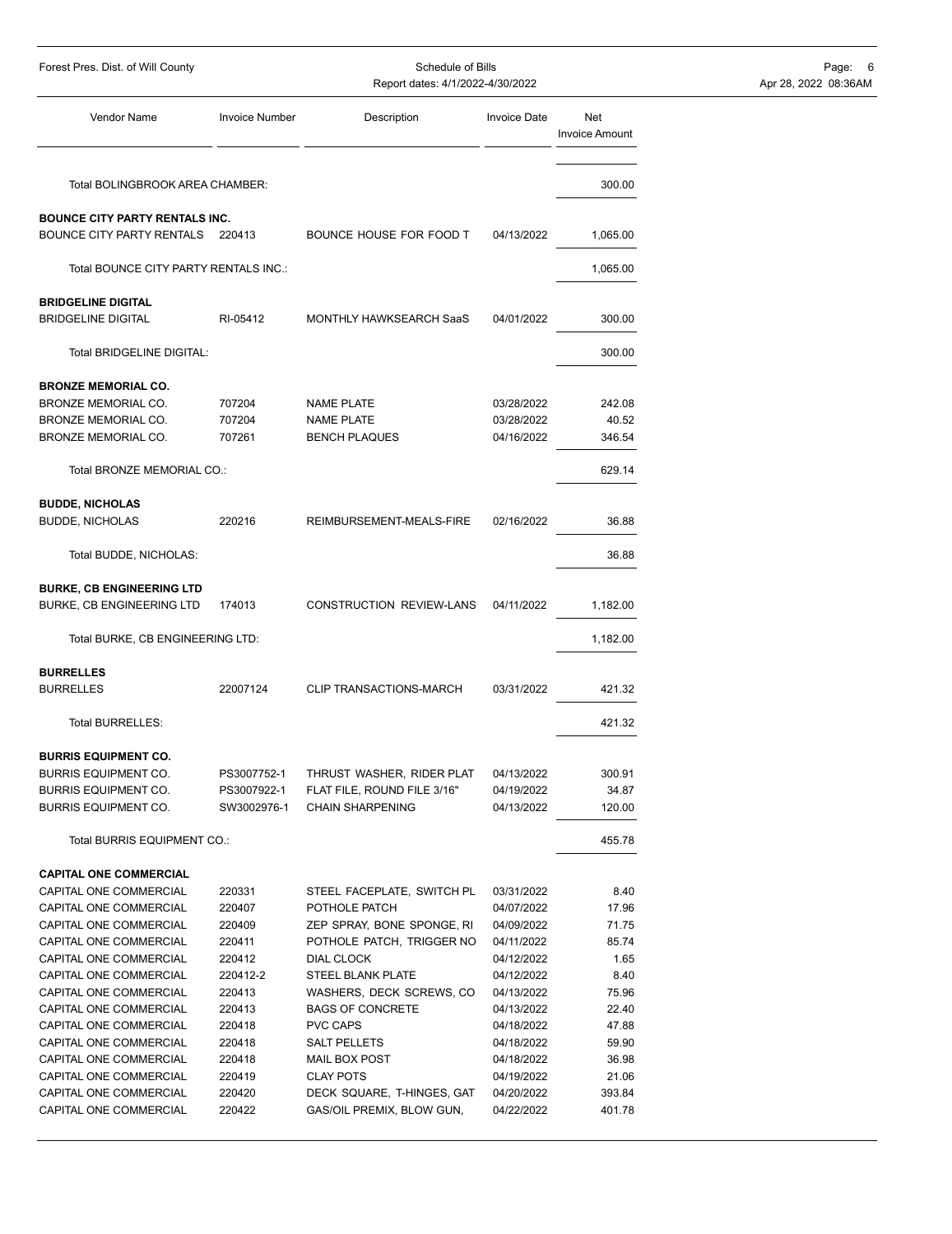| Forest Pres. Dist. of Will County    |                       | Schedule of Bills<br>Report dates: 4/1/2022-4/30/2022 |                     | Page: 7<br>Apr 28, 2022 08:36AM |  |  |
|--------------------------------------|-----------------------|-------------------------------------------------------|---------------------|---------------------------------|--|--|
| Vendor Name                          | <b>Invoice Number</b> | Description                                           | <b>Invoice Date</b> | Net<br><b>Invoice Amount</b>    |  |  |
| CAPITAL ONE COMMERCIAL               | 220422-2              | <b>RETURN GAS/OIL PREMIX</b>                          | 04/22/2022          | 71.76-                          |  |  |
| Total CAPITAL ONE COMMERCIAL:        |                       |                                                       |                     | 1,181.94                        |  |  |
| <b>CDW GOVERNMENT INC</b>            |                       |                                                       |                     |                                 |  |  |
| <b>CDW GOVERNMENT INC</b>            | T788837               | <b>CISCO SMARTNET</b>                                 | 03/22/2022          | 124.18                          |  |  |
| Total CDW GOVERNMENT INC:            |                       |                                                       |                     | 124.18                          |  |  |
| <b>CINTAS</b>                        |                       |                                                       |                     |                                 |  |  |
| <b>CINTAS</b>                        | 4113904671            | FLOOR MAT SERVICE- MONEE                              | 03/18/2022          | 25.00                           |  |  |
|                                      |                       | FLOOR MAT SERVICE- PCNC                               |                     | 36.78                           |  |  |
| <b>CINTAS</b>                        | 4114322758            |                                                       | 03/23/2022          |                                 |  |  |
| <b>CINTAS</b>                        | 4115001298            | FLOOR MAT SERVICE- PCNC                               | 03/30/2022          | 36.78                           |  |  |
| <b>CINTAS</b>                        | 4115284425            | FLOOR MAT SERVICE- MONEE                              | 04/01/2022          | 25.00                           |  |  |
| <b>CINTAS</b>                        | 4115650532            | FLOOR MAT SERVICES-4RE                                | 04/06/2022          | 119.14                          |  |  |
| <b>CINTAS</b>                        | 4115705381            | FLOOR MAT SERVICE- PCNC                               | 04/06/2022          | 36.78                           |  |  |
| <b>CINTAS</b>                        | 4115814397            | FLOOR MAT SERVICE- OLEF                               | 04/07/2022          | 59.30                           |  |  |
| <b>CINTAS</b>                        | 4116393440            | FLOOR MAT SERVICES- PCNC                              | 04/13/2022          | 36.78                           |  |  |
| <b>CINTAS</b>                        | 4117071477            | FLOOR MAT SERVICES- PCNC                              | 04/20/2022          | 38.76                           |  |  |
| <b>CINTAS</b>                        | 4117238777            | FLOOR MAT SERVICE- OLEF                               | 04/21/2022          | 62.34                           |  |  |
| Total CINTAS:                        |                       |                                                       |                     | 476.66                          |  |  |
| <b>CITY OF JOLIET MUNICIPAL</b>      |                       |                                                       |                     |                                 |  |  |
| CITY OF JOLIET MUNICIPAL             | 220404                | 210237-479560                                         | 04/04/2022          | 7.01                            |  |  |
| CITY OF JOLIET MUNICIPAL             | 220404-2              | 365890-510754                                         | 04/04/2022          | 6.37                            |  |  |
| CITY OF JOLIET MUNICIPAL             | 220404-3              | 382996-512742                                         | 04/04/2022          | 7.01                            |  |  |
| CITY OF JOLIET MUNICIPAL             | 220414                | 216889-497190                                         | 04/14/2022          | 6.30                            |  |  |
| CITY OF JOLIET MUNICIPAL             | 220414-2              | 210237-486840                                         | 04/14/2022          | 6.30                            |  |  |
| CITY OF JOLIET MUNICIPAL             | 220415                | 216889-482790                                         | 04/15/2022          | 21.05                           |  |  |
| Total CITY OF JOLIET MUNICIPAL:      |                       |                                                       |                     | 54.04                           |  |  |
| <b>CITY OF NAPERVILLE</b>            |                       |                                                       |                     |                                 |  |  |
| <b>CITY OF NAPERVILLE</b>            | 220329                | 267503-141808                                         | 03/29/2022          | 33.11                           |  |  |
| <b>CITY OF NAPERVILLE</b>            | 220421                | 267503-116828                                         | 04/21/2022          | 81.08                           |  |  |
|                                      |                       |                                                       |                     |                                 |  |  |
| Total CITY OF NAPERVILLE:            |                       |                                                       |                     | 114.19                          |  |  |
| <b>COLUMBIA PIPE &amp; SUPPLY CO</b> |                       |                                                       |                     |                                 |  |  |
| COLUMBIA PIPE & SUPPLY CO            | 3775654               | ELKAY FILTERS FOR LZ SERIES                           | 01/31/2022          | 315.54                          |  |  |
| Total COLUMBIA PIPE & SUPPLY CO:     |                       |                                                       |                     | 315.54                          |  |  |
| <b>COMMONWEALTH EDISON</b>           |                       |                                                       |                     |                                 |  |  |
| <b>COMMONWEALTH EDISON</b>           | 220328                | 8868022000                                            | 03/28/2022          | 23.18                           |  |  |
| <b>COMMONWEALTH EDISON</b>           | 220331                | 1346254001                                            | 03/31/2022          | 228.63                          |  |  |
| <b>COMMONWEALTH EDISON</b>           | 220408                | 9433521020                                            | 04/08/2022          | 32.19                           |  |  |
| <b>COMMONWEALTH EDISON</b>           | 220411                | 0360188003                                            | 04/11/2022          | 826.84                          |  |  |
| COMMONWEALTH EDISON                  | 220413                | 0278000007                                            | 04/13/2022          | 4,044.27                        |  |  |
| <b>COMMONWEALTH EDISON</b>           | 220413-2              | 2611106017                                            | 04/13/2022          | 177.12                          |  |  |
| <b>COMMONWEALTH EDISON</b>           | 220418                | 1338053018                                            | 04/18/2022          | 25.75                           |  |  |
| <b>COMMONWEALTH EDISON</b>           | 220418-2              | 2433075017                                            | 04/18/2022          | 1,665.31                        |  |  |
| <b>COMMONWEALTH EDISON</b>           | 220420                | 8391079000                                            | 04/20/2022          | 131.90                          |  |  |
| <b>COMMONWEALTH EDISON</b>           | 220421                | 8202462019                                            | 04/21/2022          | 32.88                           |  |  |
|                                      |                       |                                                       |                     |                                 |  |  |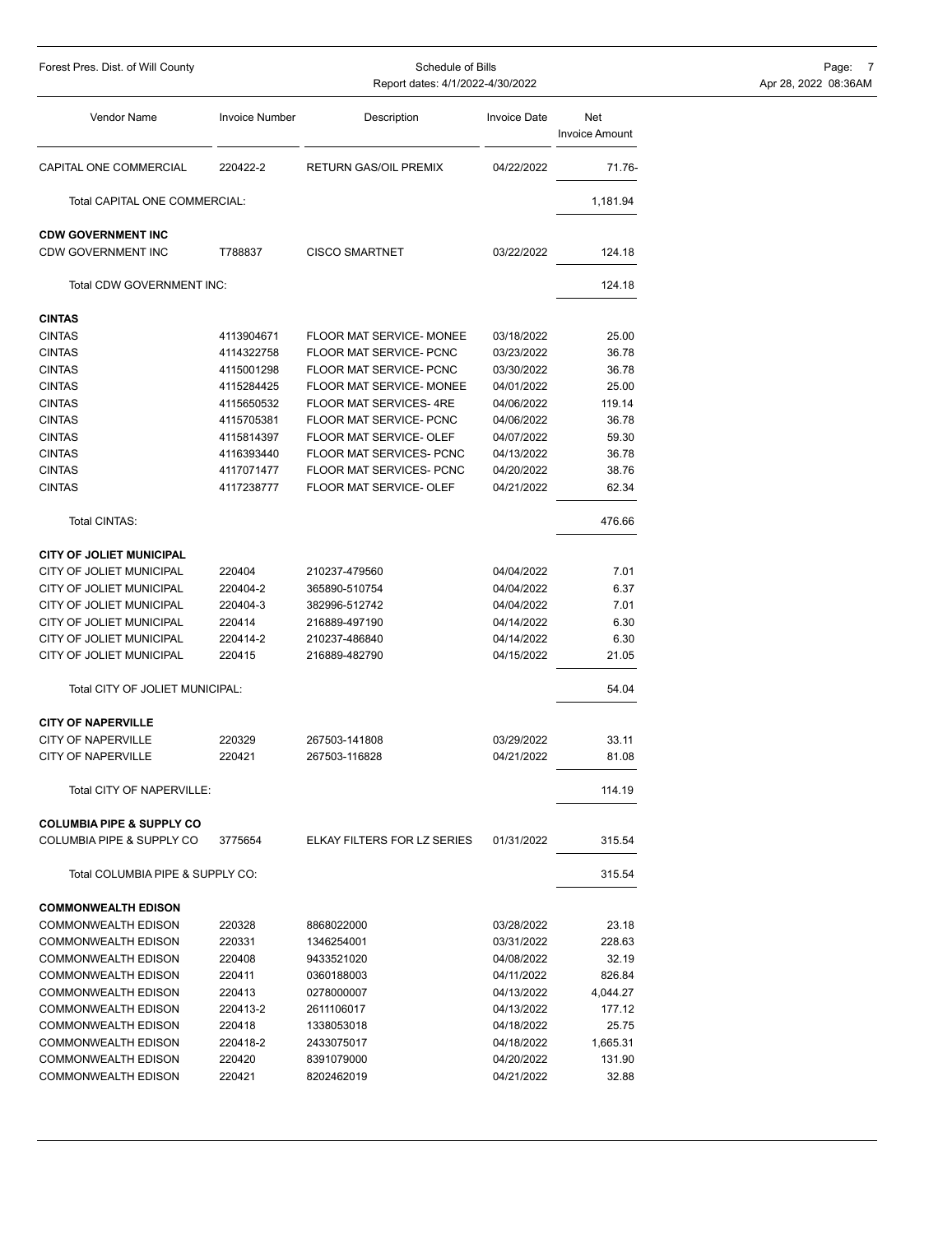| Forest Pres. Dist. of Will County                      |                       | Schedule of Bills<br>Report dates: 4/1/2022-4/30/2022 | Page:<br>-8<br>Apr 28, 2022 08:36AM |                              |  |
|--------------------------------------------------------|-----------------------|-------------------------------------------------------|-------------------------------------|------------------------------|--|
| Vendor Name                                            | <b>Invoice Number</b> | Description                                           | <b>Invoice Date</b>                 | Net<br><b>Invoice Amount</b> |  |
| Total COMMONWEALTH EDISON:                             |                       |                                                       |                                     | 7,188.07                     |  |
| <b>CONCENTRIC INTEGRATION, LLC</b>                     |                       |                                                       |                                     |                              |  |
| CONCENTRIC INTEGRATION, L 0232877                      |                       | 2021-22 T&M IT SUPPORT SERV                           | 03/18/2022                          | 102.50                       |  |
| Total CONCENTRIC INTEGRATION, LLC:                     |                       |                                                       |                                     | 102.50                       |  |
| <b>CONRAD CO.</b>                                      |                       |                                                       |                                     |                              |  |
| CONRAD CO.                                             | 101078587             | <b>SCRUB PADS</b>                                     | 03/30/2022                          | 41.39                        |  |
| Total CONRAD CO.:                                      |                       |                                                       |                                     | 41.39                        |  |
| <b>COTG</b>                                            |                       |                                                       |                                     |                              |  |
| COTG                                                   | IN3445195             | COPIER CONTRACT- PLANNIN                              | 03/21/2022                          | 401.36                       |  |
| COTG                                                   | IN3445196             | COPIER CONTRACT- MONEE                                | 03/21/2022                          | 96.25                        |  |
| Total COTG:                                            |                       |                                                       |                                     | 497.61                       |  |
| <b>COUNTY OF WILL -DISPATCHING</b>                     |                       |                                                       |                                     |                              |  |
| COUNTY OF WILL -DISPATCHIN                             | <b>MARCH 2022-</b>    | DISPATCHING-MAR 2022                                  | 03/31/2022                          | 3,132.83                     |  |
| COUNTY OF WILL -DISPATCHIN                             | <b>MARCH 2022-</b>    | <b>BUILDING REPAYMENT-MAR 20</b>                      | 03/31/2022                          | 188.16                       |  |
| Total COUNTY OF WILL -DISPATCHING:                     |                       |                                                       |                                     | 3,320.99                     |  |
| <b>CRETE ACE HARDWARE</b>                              |                       |                                                       |                                     |                              |  |
| <b>CRETE ACE HARDWARE</b>                              | 178383/1              | <b>CLEAR FLEX TAPE</b>                                | 04/01/2022                          | 37.77                        |  |
| <b>CRETE ACE HARDWARE</b><br><b>CRETE ACE HARDWARE</b> | 178479/1<br>178567/1  | EYE BOLTS, WIRE CLAMPS<br><b>BOLT EYE W/ NUT</b>      | 04/07/2022<br>04/13/2022            | 12.91<br>5.39                |  |
| <b>CRETE ACE HARDWARE</b>                              | 178738/1              | MARKER PAINT, NAILS, SCREW                            | 04/20/2022                          | 35.77                        |  |
| <b>CRETE ACE HARDWARE</b>                              | 178780/1              | <b>BOLTS, SCREWS</b>                                  | 04/22/2022                          | 18.00                        |  |
| Total CRETE ACE HARDWARE:                              |                       |                                                       |                                     | 109.84                       |  |
| <b>CRETE LUMBER &amp; SUPPLY</b>                       |                       |                                                       |                                     |                              |  |
| <b>CRETE LUMBER &amp; SUPPLY</b>                       | B160184               | 10-8x8 TREATED POSTS                                  | 04/12/2022                          | 1,015.00                     |  |
| Total CRETE LUMBER & SUPPLY:                           |                       |                                                       |                                     | 1,015.00                     |  |
| <b>DELL MARKETING L.P.</b>                             |                       |                                                       |                                     |                              |  |
| DELL MARKETING L.P.                                    | 10575275030           | DELL 24 MONITOR                                       | 04/05/2022                          | 1,387.45                     |  |
| Total DELL MARKETING L.P.:                             |                       |                                                       |                                     | 1,387.45                     |  |
| <b>DELLWOOD TIRE &amp; AUTO</b>                        |                       |                                                       |                                     |                              |  |
| DELLWOOD TIRE & AUTO                                   | 2-GS62080             | 4-TRANSFORCE TIRES #13                                | 03/25/2022                          | 699.04                       |  |
| Total DELLWOOD TIRE & AUTO:                            |                       |                                                       |                                     | 699.04                       |  |
| DISTINCT VISUAL SOLUTIONS                              |                       |                                                       |                                     |                              |  |
| DISTINCT VISUAL SOLUTIONS                              | 1635                  | <b>VISITOR SERVICES APPAREL</b>                       | 04/11/2022                          | 200.00                       |  |
| DISTINCT VISUAL SOLUTIONS                              | 1635                  | <b>VISITOR SERVICES APPAREL</b>                       | 04/11/2022                          | 996.09                       |  |
| Total DISTINCT VISUAL SOLUTIONS:                       |                       |                                                       |                                     | 1,196.09                     |  |
| DRIFTSTONE PUEBLO INC                                  |                       |                                                       |                                     |                              |  |
| DRIFTSTONE PUEBLO INC                                  | 0321578               | <b>ITEMS FOR RESALE-4R</b>                            | 03/18/2022                          | 294.74                       |  |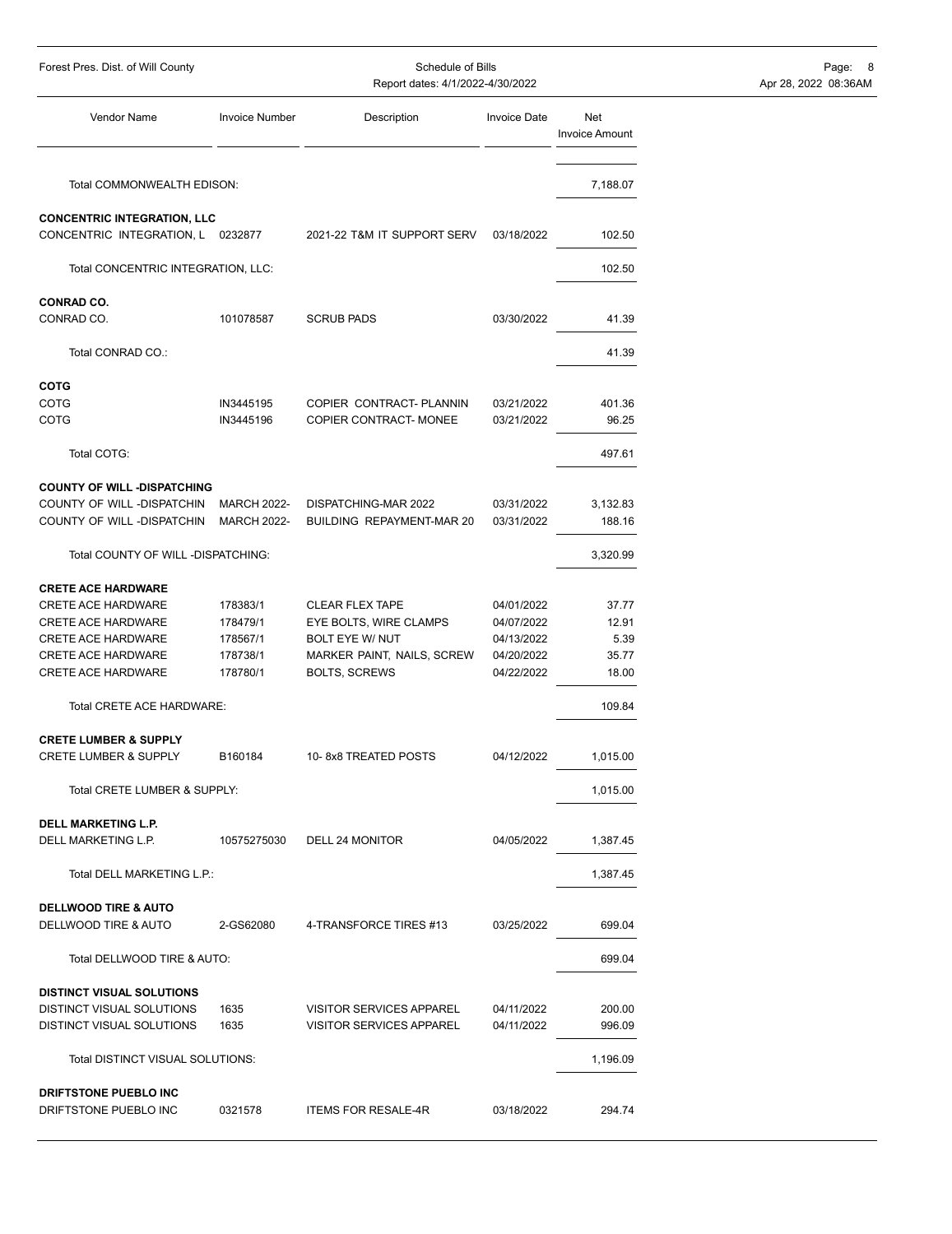| Forest Pres. Dist. of Will County                                      |                       | Schedule of Bills<br>Report dates: 4/1/2022-4/30/2022 |                     |                              | Page: 9<br>Apr 28, 2022 08:36AM |  |  |
|------------------------------------------------------------------------|-----------------------|-------------------------------------------------------|---------------------|------------------------------|---------------------------------|--|--|
| Vendor Name                                                            | <b>Invoice Number</b> | Description                                           | <b>Invoice Date</b> | Net<br><b>Invoice Amount</b> |                                 |  |  |
| Total DRIFTSTONE PUEBLO INC:                                           |                       |                                                       |                     | 294.74                       |                                 |  |  |
| <b>ENBRIDGE ENERGY PARTNERS</b>                                        |                       |                                                       |                     |                              |                                 |  |  |
| ENBRIDGE ENERGY PARTNER                                                | RI-210929             | REISSUE STALE CHECK #12534                            | 09/29/2021          | 4,000.00                     |                                 |  |  |
| <b>Total ENBRIDGE ENERGY PARTNERS:</b>                                 |                       |                                                       |                     | 4,000.00                     |                                 |  |  |
| <b>ENCAP INC</b>                                                       |                       |                                                       |                     |                              |                                 |  |  |
| <b>ENCAP INC</b>                                                       | 7976                  | LAKE RENWICK BURN-3/3/22, 3/                          | 03/31/2022          | 6,200.00                     |                                 |  |  |
| <b>ENCAP INC</b>                                                       | 7977                  | PRESCRIBED BURNS-HADLEY                               | 03/31/2022          | 9,415.00                     |                                 |  |  |
| <b>ENCAP INC</b>                                                       | 7978                  | PRESCRIBED BURNS-RIVERVIE                             | 03/31/2022          | 18,475.00                    |                                 |  |  |
| <b>ENCAP INC</b>                                                       | 7979                  | PRESCRIBED BURNS-KANKAK                               | 03/31/2022          | 8,930.00                     |                                 |  |  |
| <b>ENCAP INC</b>                                                       | 7989                  | PRESCRIBED BURNS-KANKAK                               | 04/22/2022          | 9,065.00                     |                                 |  |  |
| Total ENCAP INC:                                                       |                       |                                                       |                     | 52,085.00                    |                                 |  |  |
|                                                                        |                       |                                                       |                     |                              |                                 |  |  |
| EUROFINS EATON ANALYTICAL, LLC<br>EUROFINS EATON ANALYTICAL 8100014242 |                       | <b>WATER TESTING</b>                                  | 04/07/2022          | 275.00                       |                                 |  |  |
| Total EUROFINS EATON ANALYTICAL, LLC:                                  |                       |                                                       |                     | 275.00                       |                                 |  |  |
|                                                                        |                       |                                                       |                     |                              |                                 |  |  |
| <b>FARMERS WEEKLY REVIEW</b><br><b>FARMERS WEEKLY REVIEW</b>           | 40312                 | <b>MEETING NOTICE</b>                                 | 04/06/2022          | 27.00                        |                                 |  |  |
| Total FARMERS WEEKLY REVIEW:                                           |                       |                                                       |                     | 27.00                        |                                 |  |  |
|                                                                        |                       |                                                       |                     |                              |                                 |  |  |
| FEDERAL EXPRESS CORP.                                                  |                       |                                                       |                     |                              |                                 |  |  |
| FEDERAL EXPRESS CORP.                                                  | 7-715-73330           | <b>SHIPPING CHARGES</b>                               | 04/06/2022          | 26.69                        |                                 |  |  |
| FEDERAL EXPRESS CORP.                                                  | 7-722-81798           | <b>SHIPPING CHARGES</b>                               | 04/13/2022          | 39.05                        |                                 |  |  |
| Total FEDERAL EXPRESS CORP.:                                           |                       |                                                       |                     | 65.74                        |                                 |  |  |
| <b>FINK, MICHAEL TODD</b>                                              |                       |                                                       |                     |                              |                                 |  |  |
| FINK, MICHAEL TODD                                                     | 220425                | SPEAKER AT PUBLIC PROGRA                              | 04/25/2022          | 600.00                       |                                 |  |  |
| Total FINK, MICHAEL TODD:                                              |                       |                                                       |                     | 600.00                       |                                 |  |  |
| <b>FIRST MIDWEST BANK</b>                                              |                       |                                                       |                     |                              |                                 |  |  |
| <b>FIRST MIDWEST BANK</b>                                              | 5024412               | QUARTERLY FEES THRU 3/31/2                            | 04/15/2022          | 250.00                       |                                 |  |  |
| Total FIRST MIDWEST BANK:                                              |                       |                                                       |                     | 250.00                       |                                 |  |  |
| FOREST PRES. DIST. OF W.C.                                             |                       |                                                       |                     |                              |                                 |  |  |
| FOREST PRES. DIST. OF W.C.                                             | 220426                | PETTY CASH REIMBURSEMEN                               | 04/26/2022          | 91.31                        |                                 |  |  |
| FOREST PRES. DIST. OF W.C.                                             | 220426                | PETTY CASH REIMBURSEMEN                               | 04/26/2022          | 9.98                         |                                 |  |  |
| FOREST PRES. DIST. OF W.C.                                             | 220426                | PETTY CASH REIMBURSEMEN                               | 04/26/2022          | 19.95                        |                                 |  |  |
|                                                                        |                       |                                                       |                     |                              |                                 |  |  |
| Total FOREST PRES. DIST. OF W.C:                                       |                       |                                                       |                     | 121.24                       |                                 |  |  |
| <b>FORESTRY SUPPLIERS INC</b>                                          |                       |                                                       |                     |                              |                                 |  |  |
| FORESTRY SUPPLIERS INC                                                 | 207889-00             | FIREPUMP HARNESS, HANDLE                              | 04/05/2022          | 363.22                       |                                 |  |  |
| Total FORESTRY SUPPLIERS INC:                                          |                       |                                                       |                     | 363.22                       |                                 |  |  |
| <b>FOSTER &amp; FOSTER, INC.</b>                                       |                       |                                                       |                     |                              |                                 |  |  |
| FOSTER & FOSTER, INC.                                                  | 23427                 | PREP OF FY 2021 GASB 74/75 D                          | 04/21/2022          | 4,650.00                     |                                 |  |  |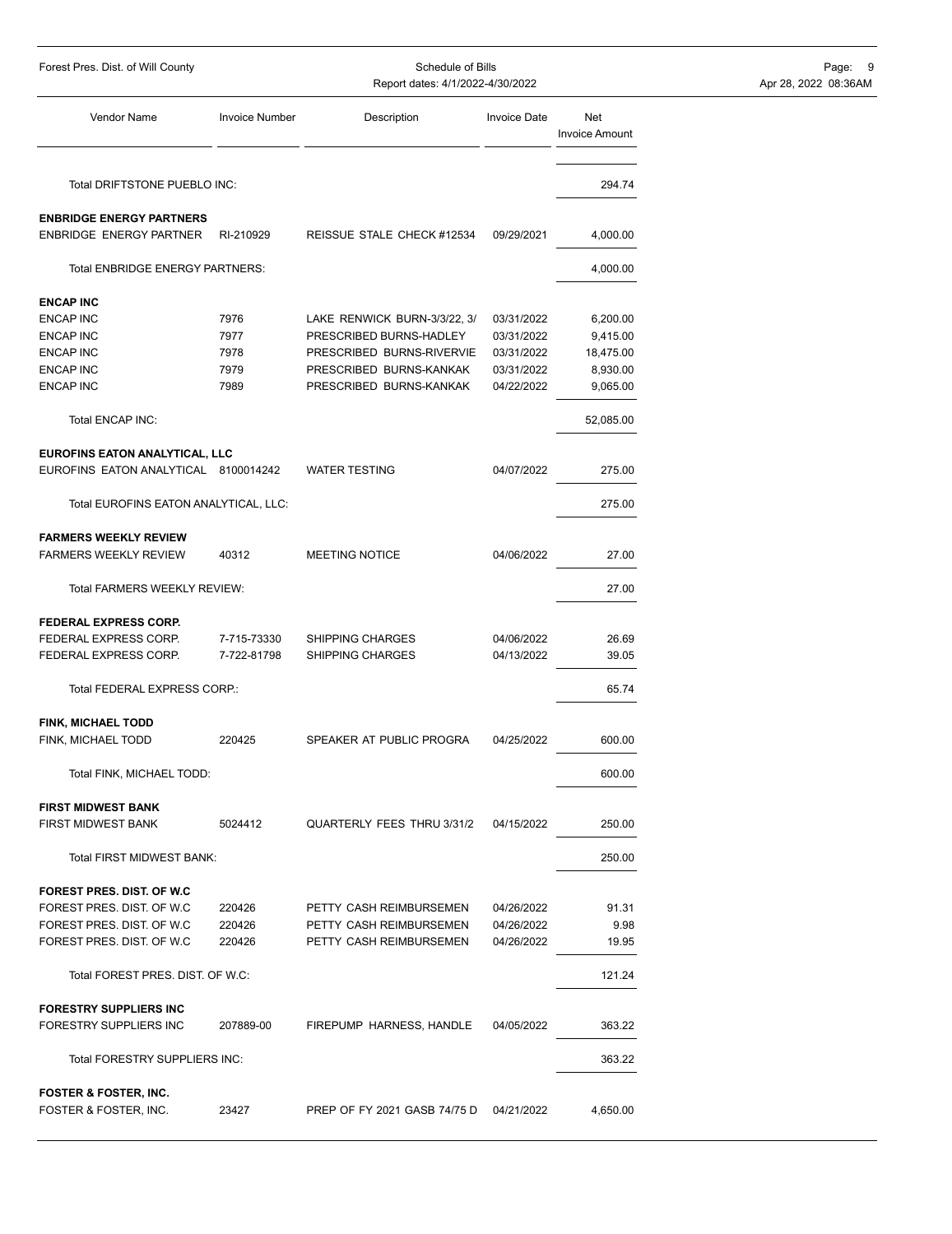| Forest Pres. Dist. of Will County               |                       | Schedule of Bills<br>Report dates: 4/1/2022-4/30/2022 |                     | Page: 10<br>Apr 28, 2022 08:36AM |  |
|-------------------------------------------------|-----------------------|-------------------------------------------------------|---------------------|----------------------------------|--|
| Vendor Name                                     | <b>Invoice Number</b> | Description                                           | <b>Invoice Date</b> | Net<br><b>Invoice Amount</b>     |  |
| Total FOSTER & FOSTER, INC.:                    |                       |                                                       |                     | 4,650.00                         |  |
| <b>FULLER'S CAR WASH</b>                        |                       |                                                       |                     |                                  |  |
| <b>FULLER'S CAR WASH</b>                        | 220331                | CAR WASH SERVICES- MARCH                              | 03/31/2022          | 221.00                           |  |
| Total FULLER'S CAR WASH:                        |                       |                                                       |                     | 221.00                           |  |
| <b>FULLY PROMOTED</b>                           |                       |                                                       |                     |                                  |  |
| <b>FULLY PROMOTED</b>                           | 15238                 | APPAREL- NRM SEASONALS                                | 03/28/2022          | 72.00                            |  |
| <b>FULLY PROMOTED</b>                           | 15266                 | APPAREL- NRM SEASONALS                                | 04/25/2022          | 93.00                            |  |
| Total FULLY PROMOTED:                           |                       |                                                       |                     | 165.00                           |  |
| FURAR, RYAN DBA FURAR TOOL SALES, LLC           |                       |                                                       |                     |                                  |  |
| FURAR, RYAN DBA FURAR TOO 3069                  |                       | SERPENTINE BELT                                       | 03/29/2022          | 42.35                            |  |
| FURAR, RYAN DBA FURAR TOO 3208                  |                       | <b>WRENCH EXTENDER</b>                                | 04/05/2022          | 87.95                            |  |
| FURAR, RYAN DBA FURAR TOO 3445                  |                       | <b>IMPACT SOCKET SETS</b>                             | 04/19/2022          | 31.01                            |  |
| Total FURAR, RYAN DBA FURAR TOOL SALES, LLC:    |                       |                                                       |                     | 161.31                           |  |
| <b>GENUINE PARTS COMPANY/DBA NAPA AUTO PART</b> |                       |                                                       |                     |                                  |  |
| GENUINE PARTS COMPANY/DB 3104-766157            |                       | OIL FILTER                                            | 04/18/2022          | 37.52                            |  |
| Total GENUINE PARTS COMPANY/DBA NAPA AUTO PART: |                       |                                                       |                     | 37.52                            |  |
| <b>GEOTECH INC</b>                              |                       |                                                       |                     |                                  |  |
| <b>GEOTECH INC</b>                              | 51095                 | SURVEYING SERVICES-BRUCE                              | 04/12/2022          | 4,650.00                         |  |
| Total GEOTECH INC:                              |                       |                                                       |                     | 4,650.00                         |  |
| <b>GOVCONNECTION, INC.</b>                      |                       |                                                       |                     |                                  |  |
| GOVCONNECTION, INC.                             | 72648309              | <b>VERSALINK PRINTER</b>                              | 04/01/2022          | 1,014.50                         |  |
| GOVCONNECTION, INC.                             | 72655915              | XEROX 3Y ADDITIONAL OS                                | 04/04/2022          | 482.77                           |  |
| Total GOVCONNECTION, INC.:                      |                       |                                                       |                     | 1,497.27                         |  |
| <b>GOVERNMENT INSURANCE NETWORK</b>             |                       |                                                       |                     |                                  |  |
| GOVERNMENT INSURANCE NE APRIL 2022              |                       | APRIL PREMIUMS-MED, DENTA                             | 04/01/2022          | 76,984.01                        |  |
| Total GOVERNMENT INSURANCE NETWORK:             |                       |                                                       |                     | 76,984.01                        |  |
| <b>GRAINCO FS INC</b>                           |                       |                                                       |                     |                                  |  |
| <b>GRAINCO FS INC</b>                           | 60016871              | <b>GROUND APPLICATION</b>                             | 04/14/2022          | 144.00                           |  |
| Total GRAINCO FS INC:                           |                       |                                                       |                     | 144.00                           |  |
| <b>GRAINGER</b>                                 |                       |                                                       |                     |                                  |  |
| <b>GRAINGER</b>                                 | 9144963429            | PLEATED AIR FILTER, BATTERI                           | 12/08/2021          | 204.76                           |  |
| <b>GRAINGER</b>                                 | 9261378740            | TIE DOWN STRAPS                                       | 03/29/2022          | 952.80                           |  |
| <b>GRAINGER</b>                                 | 9261721170            | NITRILE GLOVES                                        | 03/29/2022          | 51.60                            |  |
| <b>GRAINGER</b>                                 | 9262221485            | AAA BATTERIES                                         | 03/30/2022          | 12.47                            |  |
| <b>GRAINGER</b>                                 | 9262239842            | SLIDE BOLT SPRING SNAP                                | 03/30/2022          | 39.92                            |  |
| <b>GRAINGER</b>                                 | 9262239859            | DEGREASER CLEANSER                                    | 03/30/2022          | 118.98                           |  |
| <b>GRAINGER</b>                                 | 9262929145            | UTILITY KNIFE, NITRILE GLOVE                          | 03/30/2022          | 312.03                           |  |
| <b>GRAINGER</b>                                 | 9264260630            | SOAP DISPENSER                                        | 03/31/2022          | 326.22                           |  |
| <b>GRAINGER</b>                                 | 9264810590            | PAINT CANS                                            | 03/31/2022          | 45.80                            |  |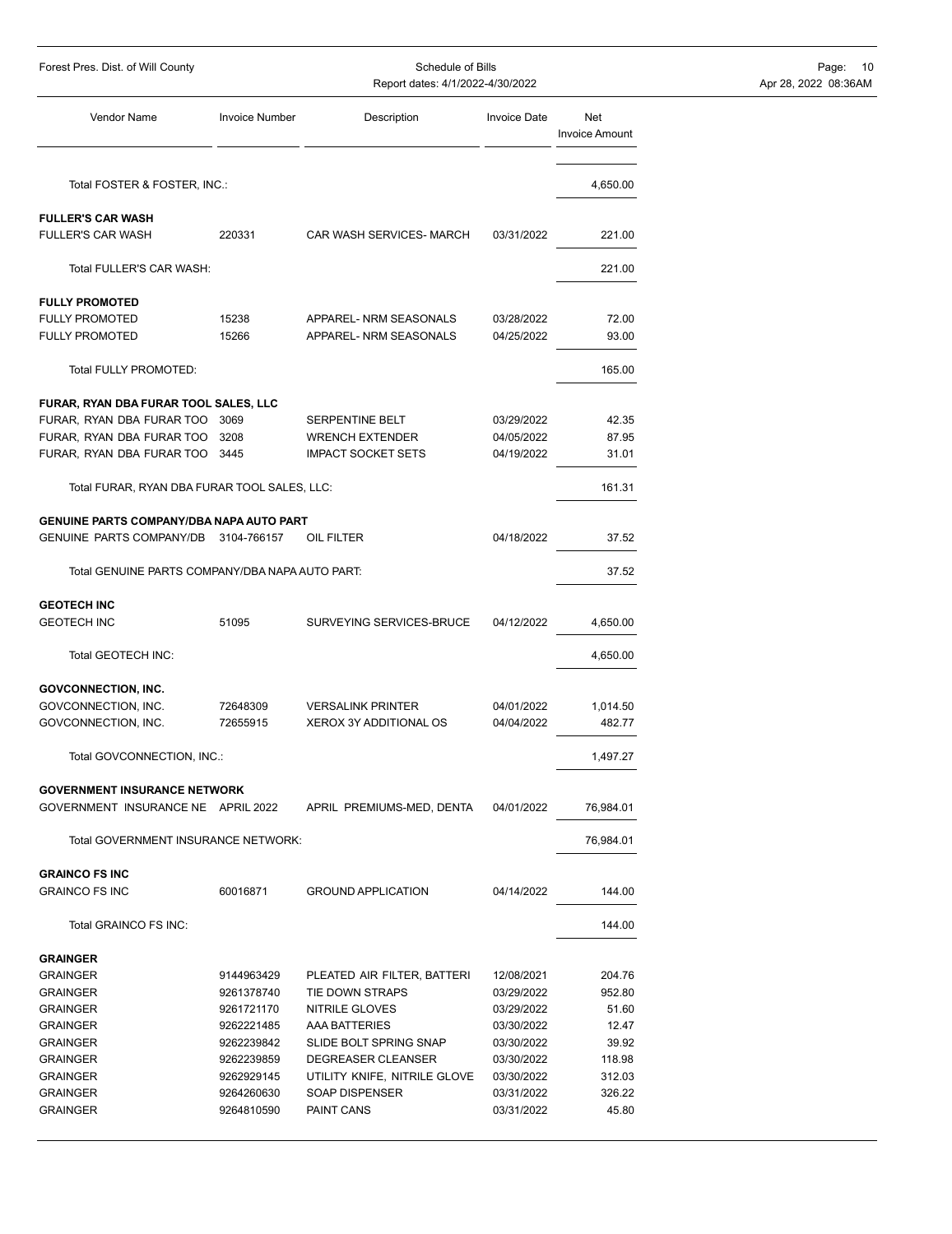| Forest Pres. Dist. of Will County | Schedule of Bills | Page: 11 |  |
|-----------------------------------|-------------------|----------|--|
|                                   |                   |          |  |

Report dates: 4/1/2022-4/30/2022 <br>
Apr 28, 2022 08:36AM

| <b>Vendor Name</b>                     | <b>Invoice Number</b>    | Description                                 | <b>Invoice Date</b>      | Net<br><b>Invoice Amount</b> |
|----------------------------------------|--------------------------|---------------------------------------------|--------------------------|------------------------------|
|                                        |                          |                                             |                          |                              |
| <b>GRAINGER</b><br><b>GRAINGER</b>     | 9266990994<br>9267569474 | POLYETHYLENE PALLETT<br>THREADED QUICK LINK | 04/04/2022<br>04/04/2022 | 936.04<br>32.50              |
| <b>GRAINGER</b>                        | 9269121712               | <b>PLOW BOLT</b>                            | 04/05/2022               | 10.65                        |
| <b>GRAINGER</b>                        | 9269380029               | COLD PACK, BANDAGES, EYE                    | 04/05/2022               | 162.26                       |
| <b>GRAINGER</b>                        | 9269606555               | DISPOSABLE GLOVES                           | 04/06/2022               | 52.98                        |
| <b>GRAINGER</b>                        | 9270126114               | <b>BUBBLE WRAP ROLL</b>                     | 04/06/2022               | 250.71                       |
| <b>GRAINGER</b>                        | 9271388754               | DROP IN ANCHOR SETTING TO                   | 04/07/2022               | 13.74                        |
| <b>GRAINGER</b>                        | 9271914880               | DROP IN ANCHOR SETTING TO                   | 04/07/2022               | 67.84                        |
| <b>GRAINGER</b>                        | 9276138808               | <b>BATTERIES</b>                            | 04/12/2022               | 161.46                       |
| <b>GRAINGER</b>                        | 9279281993               | RETURN 4,000LB PALLET                       | 04/14/2022               | 936.04-                      |
| <b>GRAINGER</b>                        | 9279758321               | PAPER TOWELS, CLEANER, TR                   | 04/14/2022               | 696.02                       |
| <b>GRAINGER</b>                        | 9285884244               | REPLACEMENT HOSE                            | 04/20/2022               | 34.66                        |
| <b>GRAINGER</b>                        | 9286737623               | <b>CHAIR MAT</b>                            | 04/21/2022               | 179.23                       |
| <b>GRAINGER</b>                        | 9290454215               | <b>TRASH GRABBERS</b>                       | 04/25/2022               | 325.80                       |
| <b>GRAINGER</b>                        | 9290454215               | SAFETY GLASSES                              | 04/25/2022               | 361.44                       |
| <b>GRAINGER</b>                        | 9290538215               | <b>TSTAT GUARD</b>                          | 04/25/2022               | 15.64                        |
|                                        |                          |                                             |                          |                              |
| <b>Total GRAINGER:</b>                 |                          |                                             |                          | 4,429.51                     |
| <b>HASSERT CONSULTING, BRENT</b>       |                          |                                             |                          |                              |
| HASSERT CONSULTING, BRENT              | 220401                   | CONSULTING SERVICES- MAR                    | 04/01/2022               | 3,000.00                     |
| Total HASSERT CONSULTING, BRENT:       |                          |                                             |                          | 3,000.00                     |
| HEARTLAND BUSINESS SYSTEMS, LLC        |                          |                                             |                          |                              |
| HEARTLAND BUSINESS SYSTE               | 510549-H                 | MICROSOFT CSP-MONTHLY                       | 04/12/2022               | 97.57                        |
| Total HEARTLAND BUSINESS SYSTEMS, LLC: |                          |                                             |                          | 97.57                        |
| <b>HERITAGE FS</b>                     |                          |                                             |                          |                              |
| <b>HERITAGE FS</b>                     | 32007562                 | <b>FUEL-PLAINFIELD</b>                      | 03/31/2022               | 1,067.22                     |
| <b>HERITAGE FS</b>                     | 32007596                 | <b>FUEL- PLAINFIELD</b>                     | 04/11/2022               | 1,079.96                     |
| <b>HERITAGE FS</b>                     | 32007659                 | <b>FUEL-PLAINFIELD</b>                      | 04/22/2022               | 1,022.60                     |
| <b>HERITAGE FS</b>                     | 35009977                 | <b>FUEL-HADLEY</b>                          | 03/31/2022               | 1,102.58                     |
| <b>HERITAGE FS</b>                     | 35009984                 | <b>FUEL-OLEF</b>                            | 04/01/2022               | 2,273.63                     |
| <b>HERITAGE FS</b>                     | 35009985                 | <b>FUEL-OLEF</b>                            | 04/01/2022               | 1,021.41                     |
| <b>HERITAGE FS</b>                     | 35010059                 | <b>FUEL-OLEF</b>                            | 04/13/2022               | 4,100.95                     |
| <b>HERITAGE FS</b>                     | 35010078                 | FUEL-                                       | 04/14/2022               | 614.84                       |
| <b>HERITAGE FS</b>                     | 35010127                 | <b>FUEL-OLEF</b>                            | 04/20/2022               | 2,745.12                     |
| <b>HERITAGE FS</b>                     | 35010128                 | FUEL-OLEF                                   | 04/20/2022               | 455.69                       |
| <b>HERITAGE FS</b>                     | 36011175                 | <b>FUEL- GOODENOW</b>                       | 03/29/2022               | 1,153.22                     |
| Total HERITAGE FS:                     |                          |                                             |                          | 16,637.22                    |
| <b>HICKS LLC KANKAKEE</b>              |                          |                                             |                          |                              |
| <b>HICKS LLC KANKAKEE</b>              | U0060111                 | PROPANE- GOODENOW STOR                      | 04/11/2022               | 360.34                       |
| <b>HICKS LLC KANKAKEE</b>              | U0060119                 | PROPANE- PCNC SUBSTATION                    | 04/11/2022               | 567.04                       |
| <b>HICKS LLC KANKAKEE</b>              | U0060293                 | PROPANE-MONEE                               | 04/01/2022               | 579.64                       |
| Total HICKS LLC KANKAKEE:              |                          |                                             |                          | 1,507.02                     |
| <b>HINKLEY SPRINGS</b>                 |                          |                                             |                          |                              |
| <b>HINKLEY SPRINGS</b>                 |                          | 22181245 0324 WATER DELIVERY-MRC & PCN      | 03/24/2022               | 155.14                       |
| Total HINKLEY SPRINGS:                 |                          |                                             |                          | 155.14                       |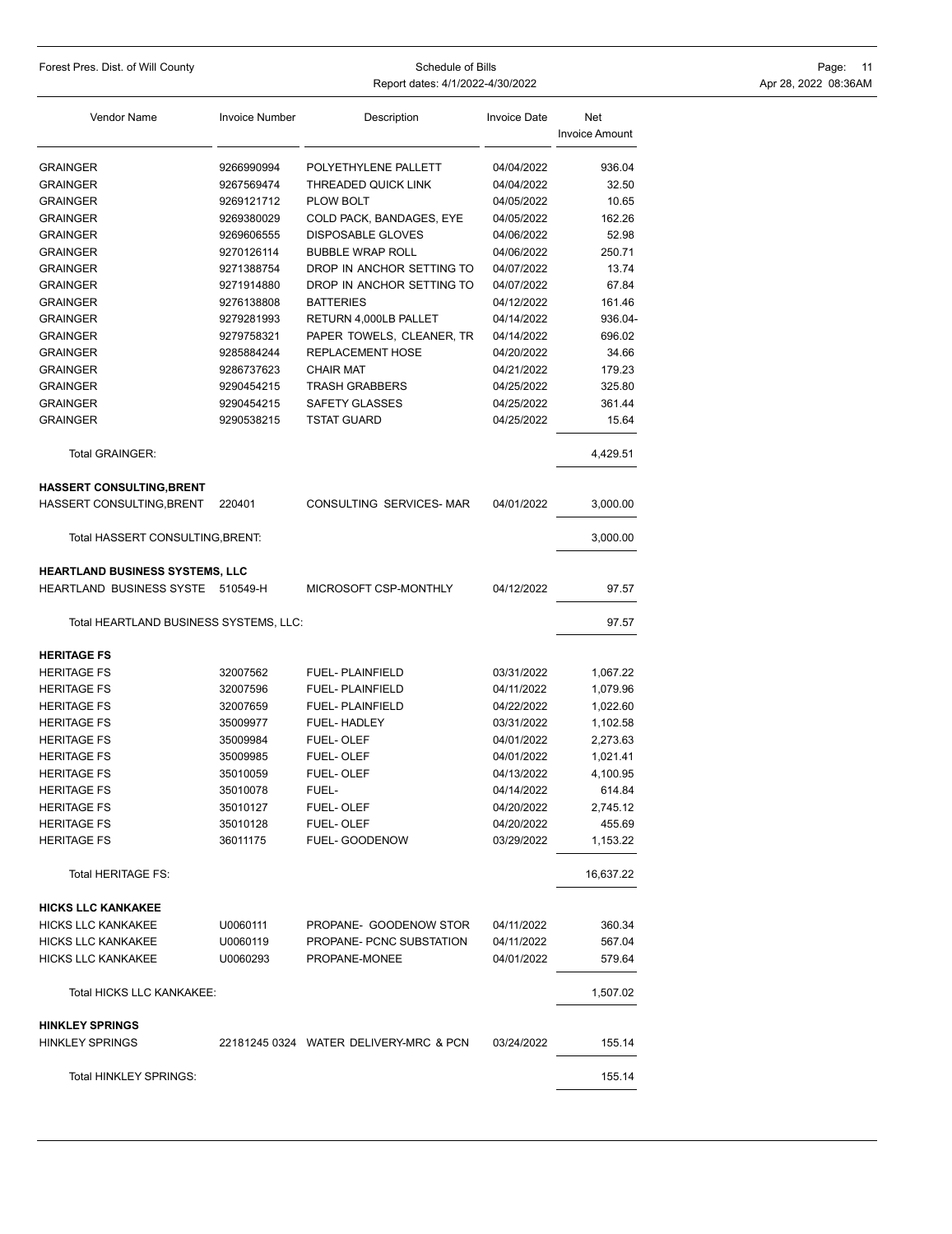| Forest Pres. Dist. of Will County               | Schedule of Bills     |                                  |                     |                              | Page:<br>- 12        |  |  |
|-------------------------------------------------|-----------------------|----------------------------------|---------------------|------------------------------|----------------------|--|--|
|                                                 |                       | Report dates: 4/1/2022-4/30/2022 |                     |                              | Apr 28, 2022 08:36AM |  |  |
| Vendor Name                                     | <b>Invoice Number</b> | Description                      | <b>Invoice Date</b> | Net<br><b>Invoice Amount</b> |                      |  |  |
| <b>HOMER TREE CARE INC</b>                      |                       |                                  |                     |                              |                      |  |  |
| HOMER TREE CARE INC                             | 47652                 | SPRING FERTILIZATION-WALN        | 03/28/2022          | 950.00                       |                      |  |  |
| HOMER TREE CARE INC                             | 47668                 | TREE REMOVAL- WESTERN AV         | 03/30/2022          | 1,140.00                     |                      |  |  |
| HOMER TREE CARE INC                             | 47785                 | TREE REMOVAL- GREENWOOD          | 04/11/2022          | 1,520.00                     |                      |  |  |
| Total HOMER TREE CARE INC:                      |                       |                                  |                     | 3,610.00                     |                      |  |  |
| <b>IDOT</b>                                     |                       |                                  |                     |                              |                      |  |  |
| <b>IDOT</b>                                     | 124495                | <b>VETS TRAIL NORTH</b>          | 04/01/2022          | 28,853.10                    |                      |  |  |
| Total IDOT:                                     |                       |                                  |                     | 28,853.10                    |                      |  |  |
| <b>ILLINOIS AMERICAN WATER</b>                  |                       |                                  |                     |                              |                      |  |  |
| <b>ILLINOIS AMERICAN WATER</b>                  | 220401                | 1025-220038583045                | 04/01/2022          | 207.75                       |                      |  |  |
| Total ILLINOIS AMERICAN WATER:                  |                       |                                  |                     | 207.75                       |                      |  |  |
| <b>ILLINOIS DEPARTMENT OF AGRICULTURE</b>       |                       |                                  |                     |                              |                      |  |  |
| <b>ILLINOIS DEPARTMENT OF AG</b>                | 220404                | OPERATORS LICENSE- JOHNS         | 04/04/2022          | 45.00                        |                      |  |  |
| ILLINOIS DEPARTMENT OF AG                       | 220404-2              | <b>OPERATORS LICENSE- STRON</b>  | 04/04/2022          | 45.00                        |                      |  |  |
| ILLINOIS DEPARTMENT OF AG                       | 220404-3              | OPERATORS LICENSE- GAUCH         | 04/04/2022          | 45.00                        |                      |  |  |
| ILLINOIS DEPARTMENT OF AG                       | 220404-4              | OPERATORS LICENSE- SUHAD         | 04/04/2022          | 45.00                        |                      |  |  |
| ILLINOIS DEPARTMENT OF AG                       | 220404-5              | OPERATORS LICENSE- CAERVI        | 04/04/2022          | 45.00                        |                      |  |  |
| ILLINOIS DEPARTMENT OF AG                       | 220404-6              | OPERATORS LICENSE- ESKRID        | 04/04/2022          | 45.00                        |                      |  |  |
| ILLINOIS DEPARTMENT OF AG                       | 220404-7              | OPERATORS LICENSE- REJZEK        | 04/04/2022          | 45.00                        |                      |  |  |
| ILLINOIS DEPARTMENT OF AG                       | 220404-8              | OPERATORS LICENSE- KASME         | 04/04/2022          | 45.00                        |                      |  |  |
| ILLINOIS DEPARTMENT OF AG                       | 220404-9              | OPERATORS LICENSE- TALKIE        | 04/04/2022          | 45.00                        |                      |  |  |
| ILLINOIS DEPARTMENT OF AG                       | 220421                | OPERATORS LICENSE- CASEY         | 04/21/2022          | 45.00                        |                      |  |  |
| ILLINOIS DEPARTMENT OF AG                       | 220421-2              | OPERATORS LICENSE-SIMMO          | 04/21/2022          | 45.00                        |                      |  |  |
| Total ILLINOIS DEPARTMENT OF AGRICULTURE:       |                       |                                  |                     | 495.00                       |                      |  |  |
| <b>ILM</b>                                      |                       |                                  |                     |                              |                      |  |  |
| ILM                                             | <b>INV14897</b>       | PRESCRIBED BURN-ROCK RUN         | 03/30/2022          | 4,259.70                     |                      |  |  |
| ILM                                             | <b>INV14898</b>       | PRESCRIBED BURN-ROMEOVIL         | 03/30/2022          | 12,249.20                    |                      |  |  |
| ILM                                             | <b>INV14907</b>       | PRESCRIBED BURN-DELLWOO          | 03/31/2022          | 6,387.70                     |                      |  |  |
| Total ILM:                                      |                       |                                  |                     | 22,896.60                    |                      |  |  |
| <b>IMPACT NETWORKING LLC</b>                    |                       |                                  |                     |                              |                      |  |  |
| <b>IMPACT NETWORKING LLC</b>                    | 2511987               | <b>COPIER PAPER</b>              | 04/14/2022          | 25.00                        |                      |  |  |
| Total IMPACT NETWORKING LLC:                    |                       |                                  |                     | 25.00                        |                      |  |  |
| <b>INFINISOURCE INC. DBA ISOLVED BENEFIT SE</b> |                       |                                  |                     |                              |                      |  |  |
| INFINISOURCE INC. DBA ISOLV 119037671           |                       | COBRA NOTICES ADMIN-6/1/22-      | 04/15/2022          | 30.00                        |                      |  |  |
| INFINISOURCE INC. DBA ISOLV 119116683           |                       | COBRA ELIGIBILITY MGMT SER       | 04/21/2022          | 11.25                        |                      |  |  |
| Total INFINISOURCE INC. DBA ISOLVED BENEFIT SE: |                       |                                  |                     | 41.25                        |                      |  |  |
| <b>INLAND ARTS &amp; GRAPHICS</b>               |                       |                                  |                     |                              |                      |  |  |
| INLAND ARTS & GRAPHICS                          | 306308                | PODIUM BANNER                    | 04/14/2022          | 55.77                        |                      |  |  |
| Total INLAND ARTS & GRAPHICS:                   |                       |                                  |                     | 55.77                        |                      |  |  |
| <b>INTEGRITY FIRE EQUIPMENT, INC</b>            |                       |                                  |                     |                              |                      |  |  |
| INTEGRITY FIRE EQUIPMENT, I 67864               |                       | FIRE EXTINGUSHER INSPECTI        | 04/08/2022          | 99.85                        |                      |  |  |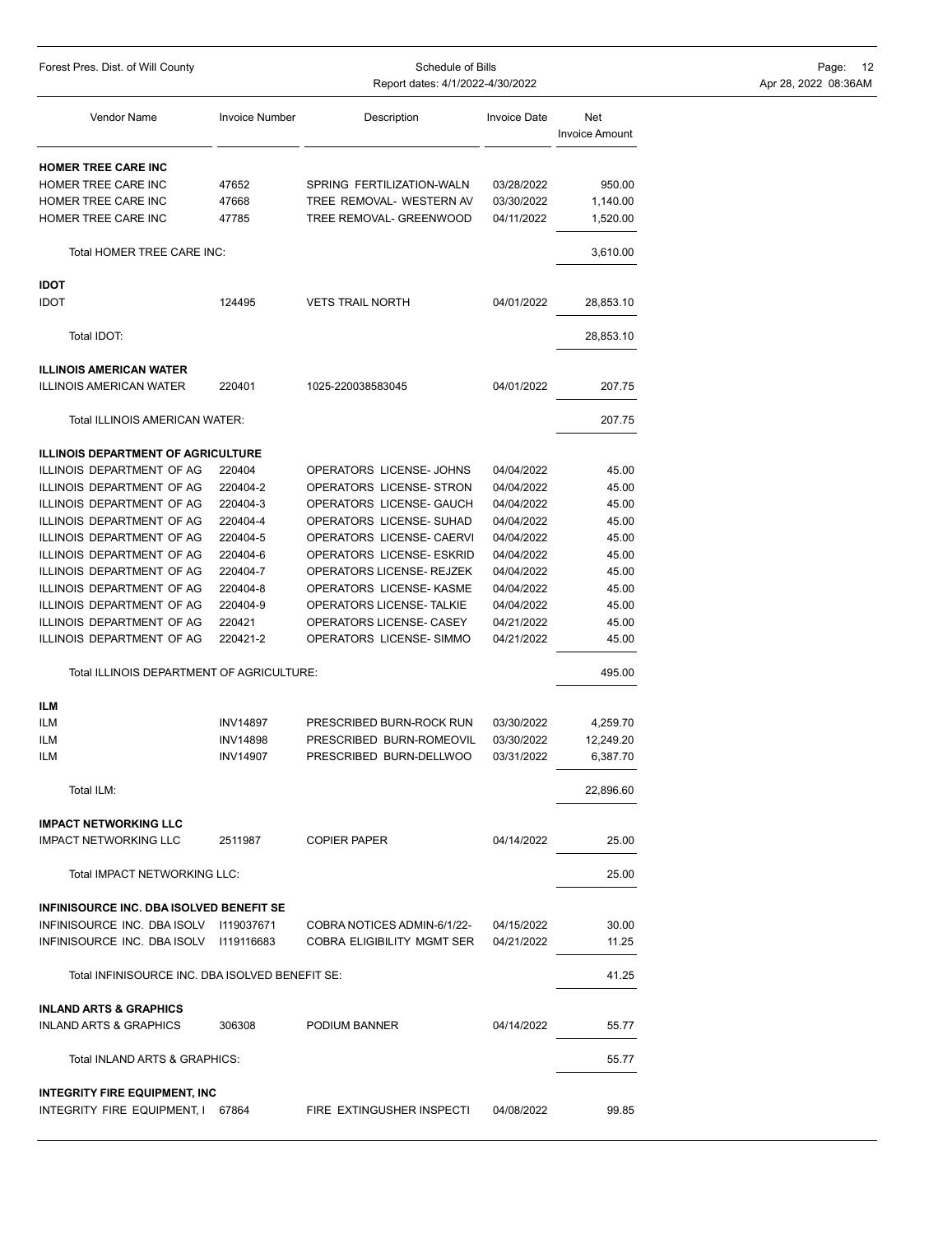| Forest Pres. Dist. of Will County                                   | Schedule of Bills<br>Report dates: 4/1/2022-4/30/2022 |                                  |                     |                       | Page: 13<br>Apr 28, 2022 08:36AM |
|---------------------------------------------------------------------|-------------------------------------------------------|----------------------------------|---------------------|-----------------------|----------------------------------|
| Vendor Name                                                         | <b>Invoice Number</b>                                 | Description                      | <b>Invoice Date</b> | Net<br>Invoice Amount |                                  |
| Total INTEGRITY FIRE EQUIPMENT, INC:                                |                                                       |                                  |                     | 99.85                 |                                  |
| <b>INTERSTATE BATTERY SYSTEM</b>                                    |                                                       |                                  |                     |                       |                                  |
| INTERSTATE BATTERY SYSTEM                                           | 10075118                                              | SP-40 BATTERY                    | 04/04/2022          | 61.00                 |                                  |
| INTERSTATE BATTERY SYSTEM                                           | 10075243                                              | MTP-90/T5 BATTERY                | 04/18/2022          | 137.00                |                                  |
| Total INTERSTATE BATTERY SYSTEM:                                    |                                                       |                                  |                     | 198.00                |                                  |
| <b>JOAN'S TROPHY &amp; PLAQUE CO</b>                                |                                                       |                                  |                     |                       |                                  |
| JOAN'S TROPHY & PLAQUE CO                                           | 122-13960                                             | PLASTIC NAME PLATE               | 04/14/2022          | 31.70                 |                                  |
| Total JOAN'S TROPHY & PLAQUE CO:                                    |                                                       |                                  |                     | 31.70                 |                                  |
| JOHNSON CONTROLS SECURITY SOLUTIONS                                 |                                                       |                                  |                     |                       |                                  |
| JOHNSON CONTROLS SECURI                                             | 36997953                                              | REDUCTION OF ANNUAL CHAR         | 02/21/2022          | 141.81-               |                                  |
| JOHNSON CONTROLS SECURI                                             | 36997954                                              | REDUCTION OF ANNUAL CHAR         | 02/21/2022          | 125.81-               |                                  |
| JOHNSON CONTROLS SECURI                                             | 36997956                                              | REDUCTION OF ANNUAL CHAR         | 02/21/2022          | 55.52-                |                                  |
| JOHNSON CONTROLS SECURI                                             | 37113987                                              | SEMI-ANNUAL BILLING- ICM         | 03/12/2022          | 594.00                |                                  |
| JOHNSON CONTROLS SECURI                                             | 37225315                                              | <b>QUARTERLY BILLING- HADLEY</b> | 04/09/2022          | 148.50                |                                  |
| Total JOHNSON CONTROLS SECURITY SOLUTIONS:                          |                                                       |                                  |                     | 419.36                |                                  |
| KAVANAGH, GRUMLEY & GORBOLD, LLC.<br>KAVANAGH, GRUMLEY & GORB 47991 |                                                       | MB FINANCIAL V. WEBER            | 04/19/2022          | 2,813.53              |                                  |
| Total KAVANAGH, GRUMLEY & GORBOLD, LLC.:                            |                                                       |                                  |                     | 2,813.53              |                                  |
| <b>KNIGHT E/A INC</b>                                               |                                                       |                                  |                     |                       |                                  |
| KNIGHT E/A INC                                                      | 27588-08                                              | ENGINEERING- BRIDGE REPLA        | 04/19/2022          | 2,635.50              |                                  |
| KNIGHT E/A INC                                                      | 27589-01                                              | ENGINEERING- HAIRPIN CURV        | 04/19/2022          | 3,588.00              |                                  |
| Total KNIGHT E/A INC:                                               |                                                       |                                  |                     | 6,223.50              |                                  |
| <b>KNOBLOCK, GLENN</b>                                              |                                                       |                                  |                     |                       |                                  |
| KNOBLOCK, GLENN                                                     | 220331                                                | MILEAGE 1/3/22-3/28/22           | 03/31/2022          | 194.04                |                                  |
| Total KNOBLOCK, GLENN:                                              |                                                       |                                  |                     | 194.04                |                                  |
| <b>LABCORP EMPLOYER SERVICES, INC</b>                               |                                                       |                                  |                     |                       |                                  |
| LABCORP EMPLOYER SERVICE 215921                                     |                                                       | DISTRICT FLU SHOTS               | 12/29/2021          | 33.00                 |                                  |
| Total LABCORP EMPLOYER SERVICES, INC:                               |                                                       |                                  |                     | 33.00                 |                                  |
| <b>LIFEWORKS U.S. LTD</b>                                           |                                                       |                                  |                     |                       |                                  |
| LIFEWORKS U.S. LTD                                                  | 1687090                                               | APRIL-JUNE LIFEWORKS             | 04/04/2022          | 976.50                |                                  |
| Total LIFEWORKS U.S. LTD:                                           |                                                       |                                  |                     | 976.50                |                                  |
| LITE CONSTRUCTION, INC                                              |                                                       |                                  |                     |                       |                                  |
| LITE CONSTRUCTION, INC                                              | APP 3-3                                               | FOUR RIVERS IMPROVEMENTS         | 03/31/2022          | 423,200.00            |                                  |
| LITE CONSTRUCTION, INC                                              | APP 3-3                                               | <b>FOUR RIVERS IMPROVEMENTS</b>  | 03/31/2022          | 42,320.00-            |                                  |
| Total LITE CONSTRUCTION, INC:                                       |                                                       |                                  |                     | 380,880.00            |                                  |
| <b>LOCAL PRINTING AND DESIGN</b><br>LOCAL PRINTING AND DESIGN       | 12277                                                 | PD MONITORING SIGNS              | 04/01/2022          | 377.50                |                                  |
|                                                                     |                                                       |                                  |                     |                       |                                  |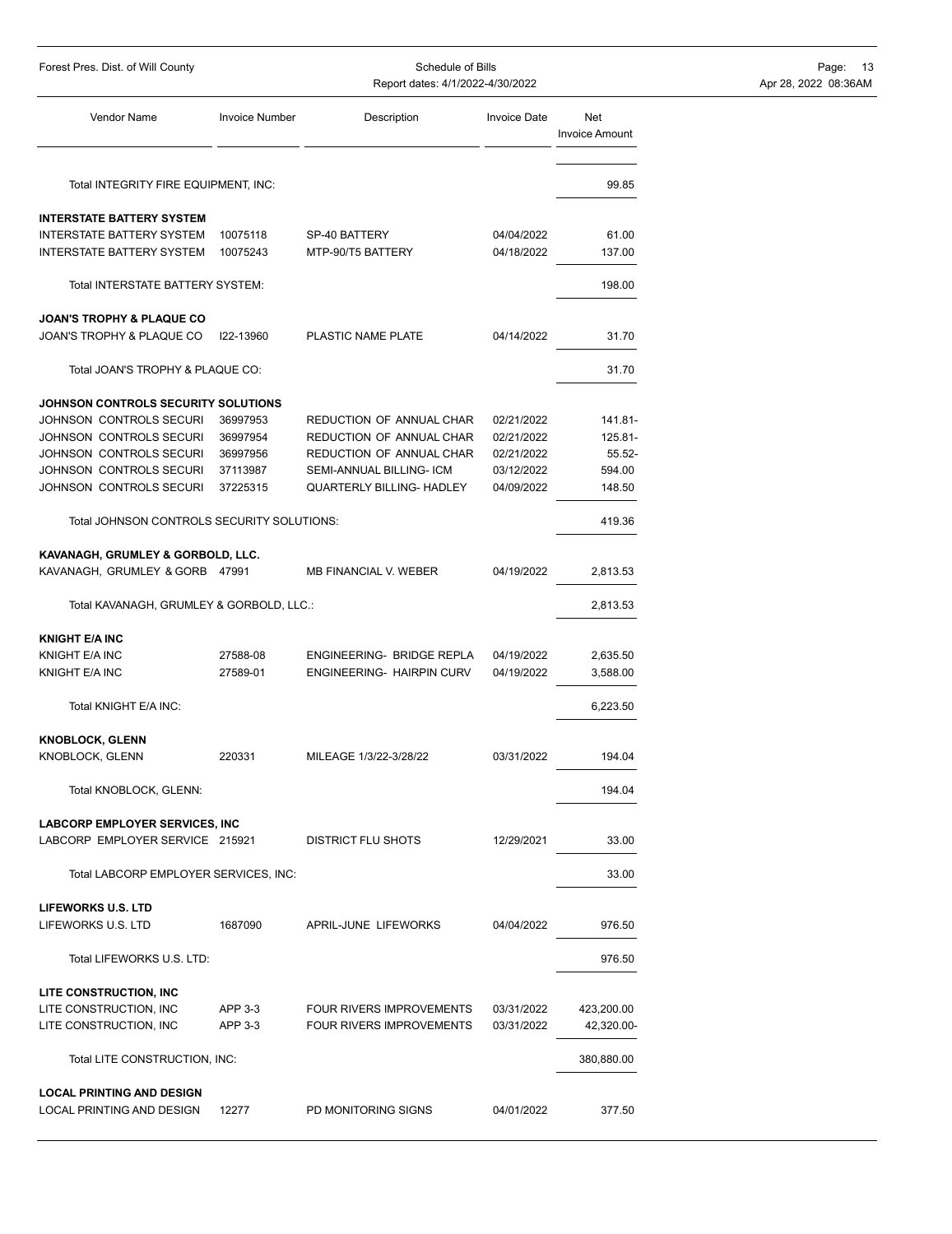| Forest Pres. Dist. of Will County     |                       | Schedule of Bills<br>Report dates: 4/1/2022-4/30/2022 | Page:<br>-14<br>Apr 28, 2022 08:36AM |                              |  |
|---------------------------------------|-----------------------|-------------------------------------------------------|--------------------------------------|------------------------------|--|
| Vendor Name                           | <b>Invoice Number</b> | Description                                           | <b>Invoice Date</b>                  | Net<br><b>Invoice Amount</b> |  |
| <b>LOCAL PRINTING AND DESIGN</b>      | 12298                 | <b>COROPLAST SIGNS</b>                                | 04/12/2022                           | 377.50                       |  |
| LOCAL PRINTING AND DESIGN             | 12329                 | <b>FOOD TRUCK POSTCARDS</b>                           | 04/14/2022                           | 268.75                       |  |
| Total LOCAL PRINTING AND DESIGN:      |                       |                                                       |                                      | 1,023.75                     |  |
| <b>LOWE'S BUSINESS ACCOUNT</b>        |                       |                                                       |                                      |                              |  |
| LOWE'S BUSINESS ACCOUNT               | 01536-22              | TREATED 2x10x12, 2x8x12, 2x8x                         | 04/06/2022                           | 389.92                       |  |
| LOWE'S BUSINESS ACCOUNT               | 02040-22              | LED LIGHTS, BRUSH HEADS                               | 04/13/2022                           | 79.73                        |  |
| LOWE'S BUSINESS ACCOUNT               | 02043-22              | <b>OSB SHEATING</b>                                   | 03/23/2022                           | 245.94                       |  |
| LOWE'S BUSINESS ACCOUNT               | 02215-22              | PAINT TRAYS, TRAY LINERS, PAI                         | 04/14/2022                           | 106.06                       |  |
| LOWE'S BUSINESS ACCOUNT               | 02726-22              | ABT BAIT, QUIKDRY LATEX, STE                          | 04/01/2022                           | 114.31                       |  |
| LOWE'S BUSINESS ACCOUNT               | 02948-22              | DRAIN PROTECTOR, FAST SET                             | 04/07/2022                           | 183.35                       |  |
| LOWE'S BUSINESS ACCOUNT               | 16499                 | REFUND FOR SALES TAX                                  | 04/07/2022                           | $15.14 -$                    |  |
| Total LOWE'S BUSINESS ACCOUNT:        |                       |                                                       |                                      | 1,104.17                     |  |
| <b>MACKEY, BRIAN</b>                  |                       |                                                       |                                      |                              |  |
| <b>MACKEY, BRIAN</b>                  | 220419                | MILEAGE REIMBURSEMENT 4/1                             | 04/19/2022                           | 56.16                        |  |
| Total MACKEY, BRIAN:                  |                       |                                                       |                                      | 56.16                        |  |
| <b>MAHONEY, SILVERMAN &amp; CROSS</b> |                       |                                                       |                                      |                              |  |
| MAHONEY, SILVERMAN & CRO              | 58964                 | ATTORNEY FEES-THRU 3/31/22                            | 04/11/2022                           | 1,400.00                     |  |
| MAHONEY, SILVERMAN & CRO              | 58965                 | ATTORNEY FEES-COMMITTEE                               | 04/11/2022                           | 3,858.75                     |  |
| MAHONEY, SILVERMAN & CRO              | 58965                 | ATTORNEY FEES-COMMITTEE                               | 04/11/2022                           | 1,041.25                     |  |
| Total MAHONEY, SILVERMAN & CROSS:     |                       |                                                       |                                      | 6,300.00                     |  |
| <b>MANCARI, THOMAS JR.</b>            |                       |                                                       |                                      |                              |  |
| MANCARI, THOMAS JR.                   | 220420                | MILEAGE REIMBURSEMENT 4/1                             | 04/20/2022                           | 30.42                        |  |
| Total MANCARI, THOMAS JR.:            |                       |                                                       |                                      | 30.42                        |  |
| <b>MANKOWSKI, MICHAEL</b>             |                       |                                                       |                                      |                              |  |
| MANKOWSKI, MICHAEL                    | 220426                | MILEAGE 1/11/22-4/4/22                                | 04/26/2022                           | 33.93                        |  |
| Total MANKOWSKI, MICHAEL:             |                       |                                                       |                                      | 33.93                        |  |
| <b>MAP AUTOMOTIVE OF CHICAGO</b>      |                       |                                                       |                                      |                              |  |
| MAP AUTOMOTIVE OF CHICAG              | 40-659359             | <b>CORE CREDIT</b>                                    | 03/24/2022                           | 11.00-                       |  |
| MAP AUTOMOTIVE OF CHICAG              | 40-659701             | <b>HUB ASSY</b>                                       | 03/25/2022                           | 279.69                       |  |
| MAP AUTOMOTIVE OF CHICAG              | 40-660468             | WIPER BLADES, FILTER AND EL                           | 03/31/2022                           | 117.87                       |  |
| MAP AUTOMOTIVE OF CHICAG              | 40-660897             | <b>HUB ASSY</b>                                       | 04/04/2022                           | 231.24                       |  |
| MAP AUTOMOTIVE OF CHICAG              | 40-661426             | <b>TRANS FLUID</b>                                    | 04/06/2022                           | 46.88                        |  |
| MAP AUTOMOTIVE OF CHICAG              | 40-661426             | OIL FILTER, THERMOSTAT, BRA                           | 04/06/2022                           | 341.91                       |  |
| MAP AUTOMOTIVE OF CHICAG              | 40-661542             | <b>RETURN HUB ASSY</b>                                | 04/07/2022                           | 152.28-                      |  |
| MAP AUTOMOTIVE OF CHICAG              | 40-662587             | <b>TRAN FLUID</b>                                     | 04/14/2022                           | 70.32                        |  |
| MAP AUTOMOTIVE OF CHICAG              | 40-662587             | WATER PUMP, BRAKE LINE KIT,                           | 04/14/2022                           | 355.53                       |  |
| MAP AUTOMOTIVE OF CHICAG              | 40-662835             | <b>BRAKE LINE KIT</b>                                 | 04/15/2022                           | 88.89                        |  |
| Total MAP AUTOMOTIVE OF CHICAGO:      |                       |                                                       |                                      | 1,369.05                     |  |
| <b>MARINO TRUCK &amp; EQUIPMENT</b>   |                       |                                                       |                                      |                              |  |
| <b>MARINO TRUCK &amp; EQUIPMENT</b>   | 74239                 | 3000 PSI HOSE AND CRIMP FIT                           | 04/05/2022                           | 43.89                        |  |
| <b>MARINO TRUCK &amp; EQUIPMENT</b>   | 74314                 | <b>CRIMP FITTING</b>                                  | 04/08/2022                           | 12.02                        |  |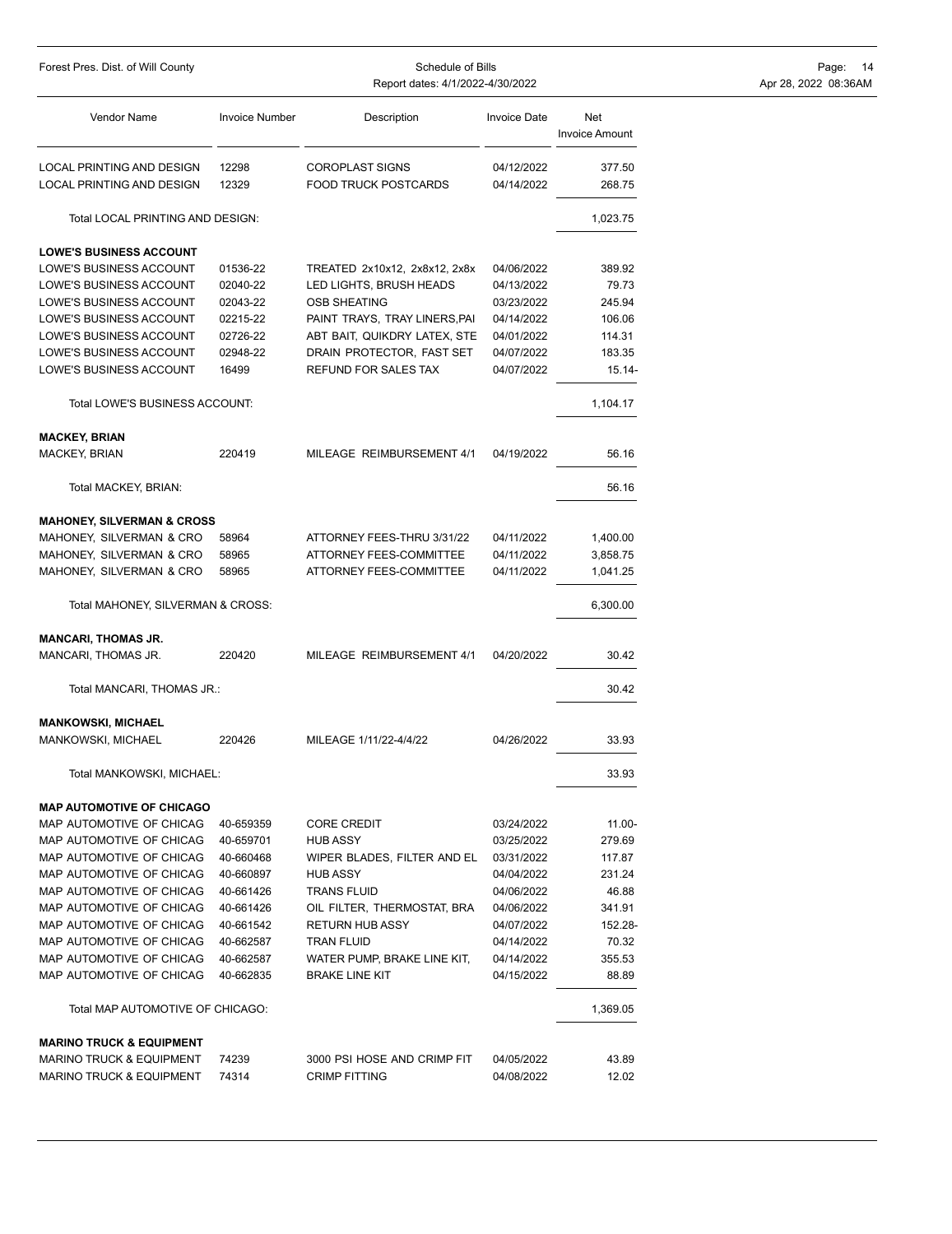| Forest Pres. Dist. of Will County                                                      | Schedule of Bills<br>Report dates: 4/1/2022-4/30/2022 |                     |                              | Page:<br>- 15<br>Apr 28, 2022 08:36AM |
|----------------------------------------------------------------------------------------|-------------------------------------------------------|---------------------|------------------------------|---------------------------------------|
| Vendor Name<br><b>Invoice Number</b>                                                   | Description                                           | <b>Invoice Date</b> | Net<br><b>Invoice Amount</b> |                                       |
| Total MARINO TRUCK & EQUIPMENT:                                                        |                                                       |                     | 55.91                        |                                       |
| <b>METROPOLITAN INDUSTRIES</b>                                                         |                                                       |                     |                              |                                       |
| <b>METROPOLITAN INDUSTRIES</b><br>INV037146                                            | SERVICE CONTRACT-ICM                                  | 03/17/2022          | 520.00                       |                                       |
| <b>METROPOLITAN INDUSTRIES</b><br><b>INV037147</b>                                     | SERVICE CONTRACT- SCAC                                | 03/17/2022          | 520.00                       |                                       |
| <b>METROPOLITAN INDUSTRIES</b><br>INV037148                                            | SERVICE CONTRACT-4RE                                  | 03/17/2022          | 520.00                       |                                       |
| <b>METROPOLITAN INDUSTRIES</b><br>INV037149                                            | SERVICE CONTRACT- OLEF                                | 03/17/2022          | 520.00                       |                                       |
| Total METROPOLITAN INDUSTRIES:                                                         |                                                       |                     | 2,080.00                     |                                       |
| <b>MIDWEST SUPPLY CO. INC</b>                                                          |                                                       |                     |                              |                                       |
| MIDWEST SUPPLY CO. INC<br>326179                                                       | SHIMS, BOLTS                                          | 03/17/2022          | 39.16                        |                                       |
| Total MIDWEST SUPPLY CO. INC:                                                          |                                                       |                     | 39.16                        |                                       |
| <b>MOE FUNDS</b>                                                                       |                                                       |                     |                              |                                       |
| 3380383<br><b>MOE FUNDS</b>                                                            | JUNE PREMIUMS - OPS SINGLE                            | 04/22/2022          | 10,068.00                    |                                       |
| MOE FUNDS<br>3380384                                                                   | JUNE PREMIUMS - OPS SGL+1                             | 04/22/2022          | 13,416.00                    |                                       |
| <b>MOE FUNDS</b><br>3380385                                                            | JUNE PREMIUMS - OPS FAMILY                            | 04/22/2022          | 17,906.00                    |                                       |
| <b>MOE FUNDS</b><br>3380386                                                            | JUNE PREMIUMS - POLICE UNI                            | 04/22/2022          | 755.00                       |                                       |
| <b>MOE FUNDS</b><br>3380387                                                            | JUNE PREMIUMS - POLICE FAM                            | 04/22/2022          | 9,208.00                     |                                       |
| Total MOE FUNDS:                                                                       |                                                       |                     | 51,353.00                    |                                       |
| <b>MONROE TRUCK EQUIPMENT</b>                                                          |                                                       |                     |                              |                                       |
| MONROE TRUCK EQUIPMENT<br>337219                                                       | LATCH/ROD ASSY, 34# SHOCK                             | 03/29/2022          | 229.82                       |                                       |
| Total MONROE TRUCK EQUIPMENT:                                                          |                                                       |                     | 229.82                       |                                       |
| <b>MORRISON, CLINT</b>                                                                 |                                                       |                     |                              |                                       |
| <b>MORRISON, CLINT</b><br>NV000021                                                     | <b>OWL VOICEOVER</b>                                  | 04/14/2022          | 125.00                       |                                       |
| Total MORRISON, CLINT:                                                                 |                                                       |                     | 125.00                       |                                       |
| <b>NORWALK TANK CO.</b>                                                                |                                                       |                     |                              |                                       |
| NORWALK TANK CO.<br>180787                                                             | HD COVER MARKED STORM                                 | 04/01/2022          | 165.20                       |                                       |
| NORWALK TANK CO.<br>180790                                                             | HD COVER MARKED STORM                                 | 04/04/2022          | 165.20                       |                                       |
| Total NORWALK TANK CO.:                                                                |                                                       |                     | 330.40                       |                                       |
| <b>NOVANDER, MATT</b>                                                                  |                                                       |                     |                              |                                       |
| NOVANDER, MATT<br>220426                                                               | MILEAGE 4/4/22-4/19/22                                | 04/26/2022          | 175.38                       |                                       |
| Total NOVANDER, MATT:                                                                  |                                                       |                     | 175.38                       |                                       |
|                                                                                        |                                                       |                     |                              |                                       |
| <b>OESTREICH SALES &amp; SERVICE</b><br><b>OESTREICH SALES &amp; SERVICE</b><br>236172 | <b>EBERHARD KEYS</b>                                  | 03/29/2022          | 9.70                         |                                       |
| Total OESTREICH SALES & SERVICE:                                                       |                                                       |                     | 9.70                         |                                       |
|                                                                                        |                                                       |                     |                              |                                       |
| <b>ORKIN - CORPORATE</b><br>ORKIN - CORPORATE<br>012987452209                          | <b>EXTERMINATING SERVICES-M</b>                       | 03/31/2022          | 806.65                       |                                       |
| Total ORKIN - CORPORATE:                                                               |                                                       |                     |                              |                                       |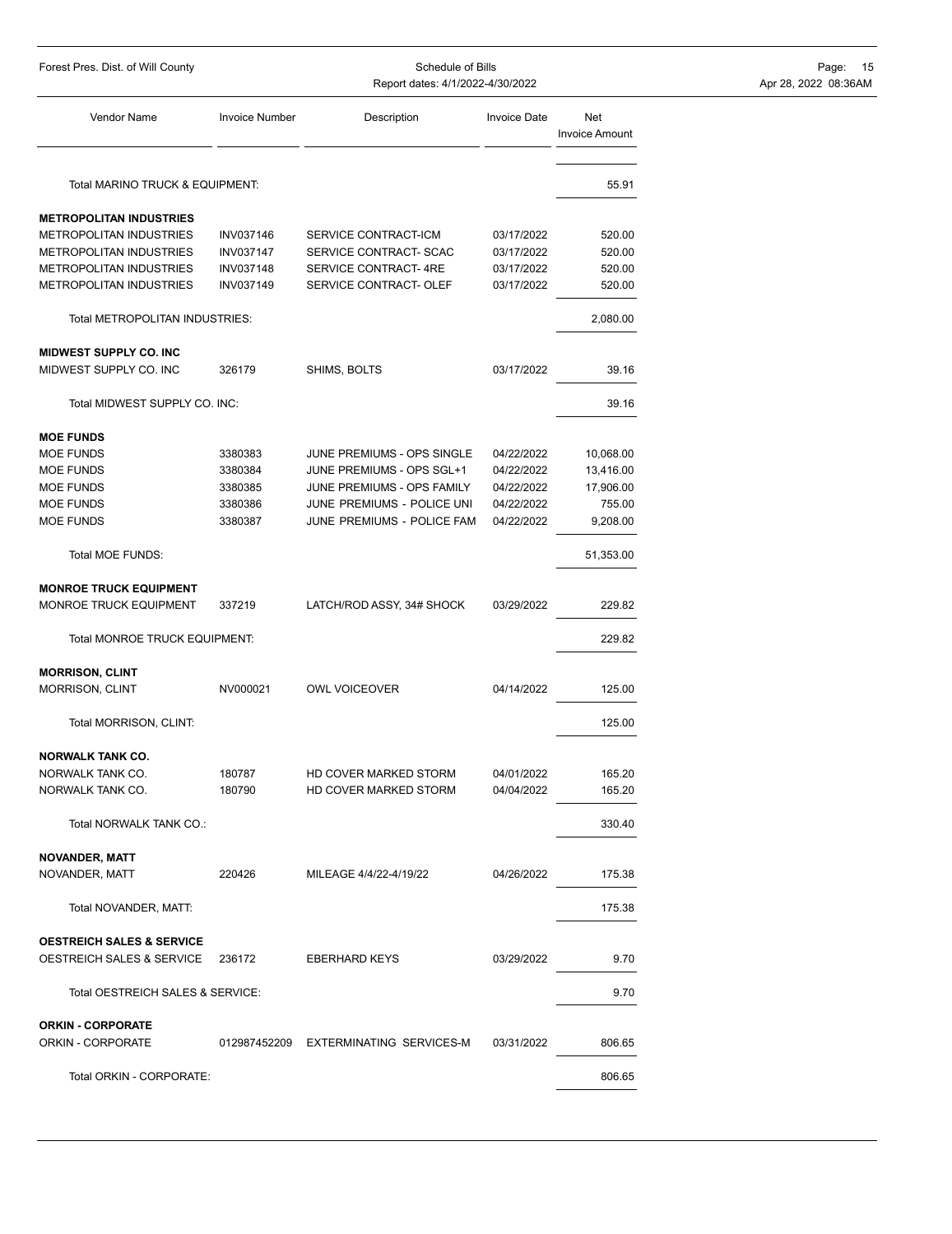| Forest Pres. Dist. of Will County<br>Schedule of Bills<br>Report dates: 4/1/2022-4/30/2022 |                       |                                                     |                          |                              | Page:<br>- 16<br>Apr 28, 2022 08:36AM |
|--------------------------------------------------------------------------------------------|-----------------------|-----------------------------------------------------|--------------------------|------------------------------|---------------------------------------|
| <b>Vendor Name</b>                                                                         | <b>Invoice Number</b> | Description                                         | <b>Invoice Date</b>      | Net<br><b>Invoice Amount</b> |                                       |
| OTIS WORLDWIDE CORPORATION                                                                 |                       |                                                     |                          |                              |                                       |
| OTIS WORLDWIDE CORPORATI CYS24502001                                                       |                       | ELEVATOR -HIDDEN OAKS                               | 03/22/2022               | 1,300.00                     |                                       |
| Total OTIS WORLDWIDE CORPORATION:                                                          |                       |                                                     |                          | 1,300.00                     |                                       |
| <b>PANKEY, BRIAN</b>                                                                       |                       |                                                     |                          |                              |                                       |
| PANKEY, BRIAN                                                                              | 220425                | EVENT ENTERTAINMENT                                 | 04/25/2022               | 500.00                       |                                       |
| Total PANKEY, BRIAN:                                                                       |                       |                                                     |                          | 500.00                       |                                       |
| <b>PARAMEDIC SERVICES OF ILLINOIS DBA FIRE</b>                                             |                       |                                                     |                          |                              |                                       |
| PARAMEDIC SERVICES OF ILLI 2021-1289AB                                                     |                       | INSPECTIONS FOR NEW ALAR                            | 03/30/2022               | 100.00                       |                                       |
| Total PARAMEDIC SERVICES OF ILLINOIS DBA FIRE:                                             |                       |                                                     |                          | 100.00                       |                                       |
|                                                                                            |                       |                                                     |                          |                              |                                       |
| <b>PARAMONT-EO INC</b><br>PARAMONT-EO INC                                                  |                       | S701130292.00 20 AMP GFI BREAKER                    | 02/22/2022               |                              |                                       |
| PARAMONT-EO INC                                                                            |                       | S701136936.00 LED WALL PACK                         | 03/14/2022               | 120.00<br>201.84             |                                       |
| PARAMONT-EO INC                                                                            |                       | S701137029.00 RETURN LED WALL LIGGHT                | 03/14/2022               | 170.50-                      |                                       |
| PARAMONT-EO INC                                                                            |                       | S701144926.00 POWER SUPPLY CORD                     | 04/07/2022               | 7.55                         |                                       |
| PARAMONT-EO INC                                                                            |                       | S701148244.00 GALVANIZED FITTINGS, CONDU            | 04/19/2022               | 127.80                       |                                       |
| PARAMONT-EO INC                                                                            |                       | S701148692.00 GALVENIZED STEEL CONDUIT,             | 04/20/2022               | 66.71                        |                                       |
| PARAMONT-EO INC                                                                            |                       | S701149154.00 STEEL PIPE STRAP                      | 04/21/2022               | 36.00                        |                                       |
| Total PARAMONT-EO INC:                                                                     |                       |                                                     |                          | 389.40                       |                                       |
| <b>PDRMA</b>                                                                               |                       |                                                     |                          |                              |                                       |
| <b>PDRMA</b>                                                                               | 1649782661            | TRAILER TOWING COURSE-JE                            | 04/20/2022               | 35.00                        |                                       |
| <b>PDRMA</b>                                                                               | Q122182               | <b>1st QUARTER PREMIUMS</b>                         | 03/31/2022               | 246.54                       |                                       |
| <b>PDRMA</b>                                                                               | Q122182               | 1st QUARTER PREMIUMS                                | 03/31/2022               | 339.41                       |                                       |
| <b>PDRMA</b>                                                                               | Q122182               | 1st QUARTER PREMIUMS                                | 03/31/2022               | 70.09                        |                                       |
| <b>PDRMA</b>                                                                               | Q122182               | 1st QUARTER PREMIUMS                                | 03/31/2022               | 289.17                       |                                       |
| <b>PDRMA</b>                                                                               | Q122182               | <b>1st QUARTER PREMIUMS</b>                         | 03/31/2022               | 161.95                       |                                       |
| <b>PDRMA</b>                                                                               | Q122182               | <b>1st QUARTER PREMIUMS</b>                         | 03/31/2022               | 1,260.10                     |                                       |
| <b>PDRMA</b>                                                                               | Q122182               | 1st QUARTER PREMIUMS                                | 03/31/2022               | 24,376.01                    |                                       |
| <b>PDRMA</b>                                                                               | Q122182               | <b>1st QUARTER PREMIUMS</b>                         | 03/31/2022               | 15,750.33                    |                                       |
| <b>PDRMA</b>                                                                               | Q122182               | <b>1st QUARTER PREMIUMS</b>                         | 03/31/2022               | 551.55                       |                                       |
| <b>PDRMA</b>                                                                               | Q122182               | <b>1st QUARTER PREMIUMS</b>                         | 03/31/2022               | 6,451.00                     |                                       |
| <b>PDRMA</b>                                                                               | Q122182               | 1st QUARTER PREMIUMS                                | 03/31/2022               | 852.25                       |                                       |
| <b>PDRMA</b><br><b>PDRMA</b>                                                               | Q122182<br>Q122182    | 1st QUARTER PREMIUMS<br><b>1st QUARTER PREMIUMS</b> | 03/31/2022<br>03/31/2022 | 484.98<br>53,607.60          |                                       |
| Total PDRMA:                                                                               |                       |                                                     |                          | 104,475.98                   |                                       |
| PEERLESS NETWORK, INC                                                                      |                       |                                                     |                          |                              |                                       |
| PEERLESS NETWORK, INC                                                                      | 512777                | 1210334                                             | 04/15/2022               | 3,449.81                     |                                       |
| Total PEERLESS NETWORK, INC:                                                               |                       |                                                     |                          | 3,449.81                     |                                       |
| PHYSICIANS IMMEDIATE CARE                                                                  |                       |                                                     |                          |                              |                                       |
| PHYSICIANS IMMEDIATE CARE                                                                  | 4526566               | DRUG SCREEN, BREATH TEST                            | 03/08/2022               | 80.00                        |                                       |
| PHYSICIANS IMMEDIATE CARE                                                                  | 4528051               | HEP B SHOT EMPLOYEE                                 | 03/09/2022               | 95.00                        |                                       |
| PHYSICIANS IMMEDIATE CARE                                                                  | 4535317               | DRUG SCREEN, BREATH TEST,                           | 03/12/2022               | 150.00                       |                                       |
| PHYSICIANS IMMEDIATE CARE                                                                  | 4556100               | HEP B SHOT EMPLOYEE                                 | 03/24/2022               | 95.00                        |                                       |
| PHYSICIANS IMMEDIATE CARE                                                                  | 4563420               | DRUG SCREEN, BREATH TEST                            | 03/29/2022               | 80.00                        |                                       |
| PHYSICIANS IMMEDIATE CARE                                                                  | 4563696               | DRUG SCREEN, BREATH TEST,                           | 03/29/2022               | 245.00                       |                                       |
| PHYSICIANS IMMEDIATE CARE                                                                  | 4567169               | DRUG SCREEN, BREATH TEST                            | 03/30/2022               | 80.00                        |                                       |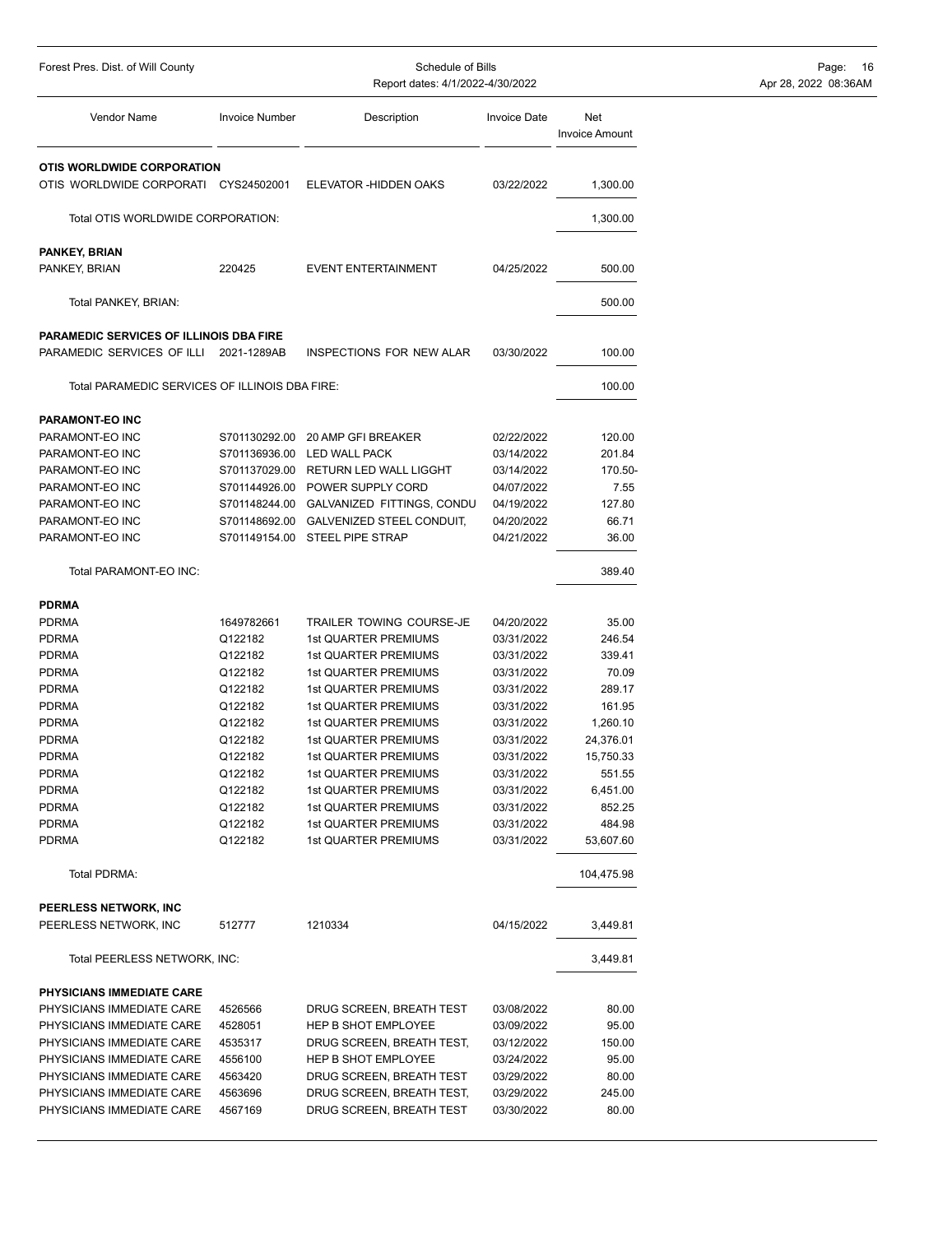| Forest Pres. Dist. of Will County                        | Schedule of Bills<br>Report dates: 4/1/2022-4/30/2022 |                                                  |                     |                              | Page: 17<br>Apr 28, 2022 08:36AM |
|----------------------------------------------------------|-------------------------------------------------------|--------------------------------------------------|---------------------|------------------------------|----------------------------------|
| Vendor Name                                              | <b>Invoice Number</b>                                 | Description                                      | <b>Invoice Date</b> | Net<br><b>Invoice Amount</b> |                                  |
| Total PHYSICIANS IMMEDIATE CARE:                         |                                                       |                                                  |                     | 825.00                       |                                  |
| <b>PITNEY BOWES</b>                                      |                                                       |                                                  |                     |                              |                                  |
| PITNEY BOWES                                             | 3105427308                                            | LEASE CHARGE-POSTAGE MA                          | 03/26/2022          | 954.51                       |                                  |
| Total PITNEY BOWES:                                      |                                                       |                                                  |                     | 954.51                       |                                  |
| POLICE LAW INSTITUTE                                     |                                                       |                                                  |                     |                              |                                  |
| POLICE LAW INSTITUTE                                     | 22055                                                 | OSHA REQUIRED LESSONS-BL                         | 04/05/2022          | 375.00                       |                                  |
| Total POLICE LAW INSTITUTE:                              |                                                       |                                                  |                     | 375.00                       |                                  |
| POLLEY'S GARAGE INC                                      |                                                       |                                                  |                     |                              |                                  |
| POLLEY'S GARAGE INC                                      | 14015<br>14062                                        | SAFETY INSPECTION-T42-T19                        | 03/30/2022          | 78.00                        |                                  |
| POLLEY'S GARAGE INC<br>POLLEY'S GARAGE INC               | 14098                                                 | SAFETY INSPECTION-#179<br>SAFETY INSPECTION-#197 | 04/05/2022          | 36.00                        |                                  |
|                                                          |                                                       |                                                  | 04/07/2022          | 33.00                        |                                  |
| POLLEY'S GARAGE INC                                      | 14115                                                 | SAFETY INSPECTION-T-29                           | 04/11/2022          | 33.00                        |                                  |
| Total POLLEY'S GARAGE INC:                               |                                                       |                                                  |                     | 180.00                       |                                  |
| POMP'S TIRE SERVICE, INC                                 |                                                       |                                                  |                     |                              |                                  |
| POMP'S TIRE SERVICE, INC                                 | 690108738                                             | <b>TIRE REPAIR</b>                               | 03/30/2022          | 31.80                        |                                  |
| POMP'S TIRE SERVICE, INC                                 | 690109139                                             | TIRE INSPECTION                                  | 04/08/2022          | 21.20                        |                                  |
| Total POMP'S TIRE SERVICE, INC:                          |                                                       |                                                  |                     | 53.00                        |                                  |
| PORTABLE JOHN INC                                        |                                                       |                                                  |                     |                              |                                  |
| PORTABLE JOHN INC                                        | A-261056                                              | LATRINE SERVICES-FORKED C                        | 02/02/2022          | 250.00                       |                                  |
| PORTABLE JOHN INC                                        | A-262515                                              | LATRINE SERVICES-MULTI LOC                       | 04/04/2022          | 992.80                       |                                  |
| Total PORTABLE JOHN INC:                                 |                                                       |                                                  |                     | 1,242.80                     |                                  |
|                                                          |                                                       |                                                  |                     |                              |                                  |
| QUILL LLC<br>QUILL LLC                                   | 24468029                                              | <b>TONER CARTRIDGE</b>                           | 04/13/2022          | 88.99                        |                                  |
| Total QUILL LLC:                                         |                                                       |                                                  |                     | 88.99                        |                                  |
|                                                          |                                                       |                                                  |                     |                              |                                  |
| RAY O'HERRON COMPANY, INC.<br>RAY O'HERRON COMPANY, INC. | 2189285                                               | DOOR PANEL, SINGLE CELL LI                       | 04/20/2022          | 1,372.40                     |                                  |
| Total RAY O'HERRON COMPANY, INC.:                        |                                                       |                                                  |                     | 1,372.40                     |                                  |
| <b>RCM TECHNOLOGY GROUP</b>                              |                                                       |                                                  |                     |                              |                                  |
| RCM TECHNOLOGY GROUP                                     | <b>IN79558</b>                                        | COPIER CONTRACT-ICM                              | 03/29/2022          | 57.42                        |                                  |
| RCM TECHNOLOGY GROUP                                     | <b>IN79559</b>                                        | COPIER CONTRACT- PCNC                            | 03/29/2022          | 36.25                        |                                  |
| Total RCM TECHNOLOGY GROUP:                              |                                                       |                                                  |                     | 93.67                        |                                  |
| <b>READY REFRESH BY NESTLE</b>                           |                                                       |                                                  |                     |                              |                                  |
| READY REFRESH BY NESTLE                                  | 02C012738705                                          | BOTTLED WATER SERVICE-SC                         | 04/04/2022          | 88.38                        |                                  |
| READY REFRESH BY NESTLE                                  |                                                       | 02D012417977 BOTTLED WATER SERV-ICM              | 04/13/2022          | 5.00                         |                                  |
| READY REFRESH BY NESTLE                                  |                                                       | 12C012354895 BOTTLED WATER SERV-MONE             | 03/12/2022          | 105.79                       |                                  |
| READY REFRESH BY NESTLE                                  | 12C810062950                                          | BOTTLED WATER SERVICE- OL                        | 04/04/2022          | 266.95                       |                                  |
| Total READY REFRESH BY NESTLE:                           |                                                       |                                                  |                     | 466.12                       |                                  |
|                                                          |                                                       |                                                  |                     |                              |                                  |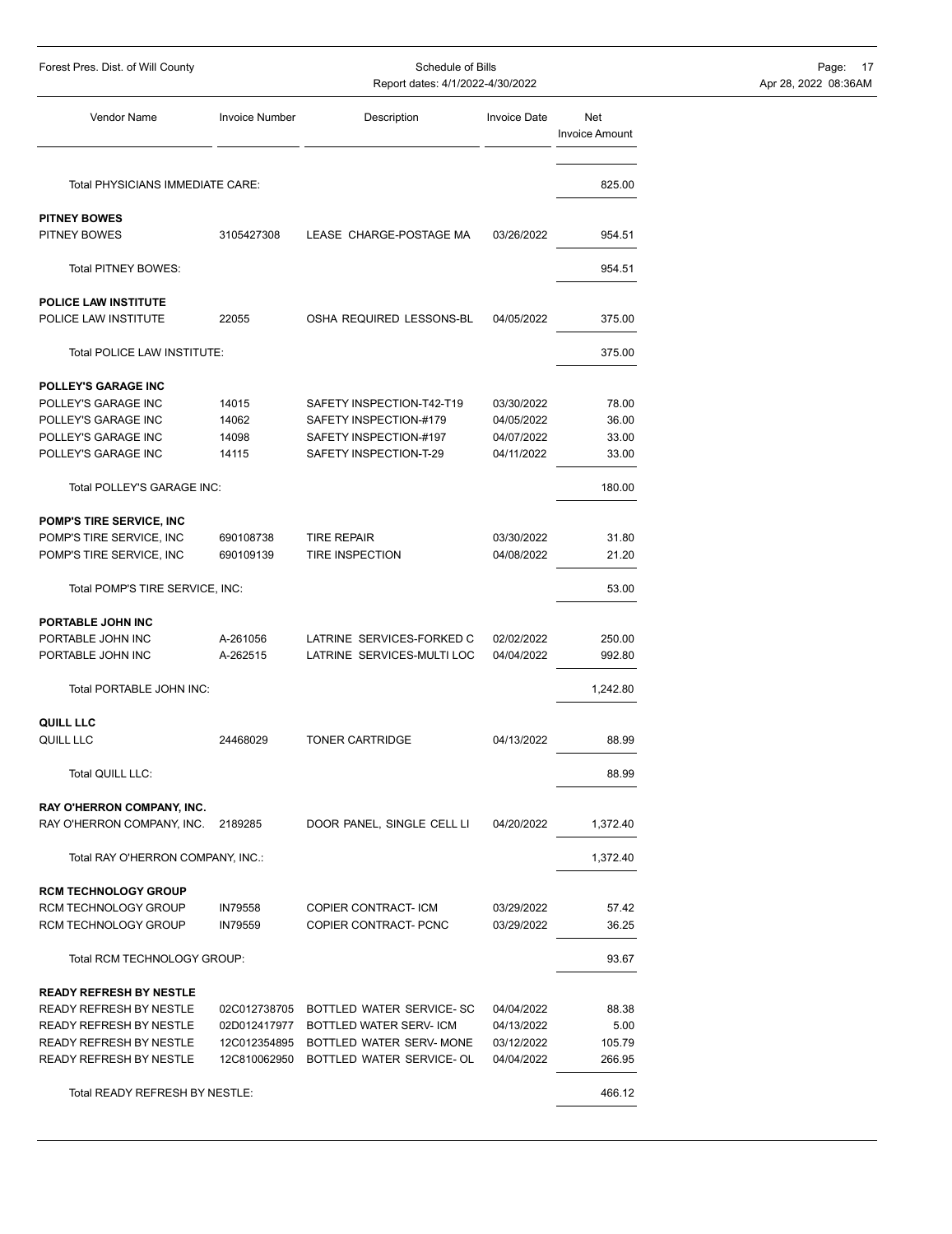| Forest Pres. Dist. of Will County<br>Schedule of Bills<br>Report dates: 4/1/2022-4/30/2022 |                       |                              |                     | Page:<br>-18<br>Apr 28, 2022 08:36AM |  |
|--------------------------------------------------------------------------------------------|-----------------------|------------------------------|---------------------|--------------------------------------|--|
|                                                                                            |                       |                              |                     |                                      |  |
| <b>Vendor Name</b>                                                                         | <b>Invoice Number</b> | Description                  | <b>Invoice Date</b> | Net<br><b>Invoice Amount</b>         |  |
| <b>REALISTIC BAIT LLC</b>                                                                  |                       |                              |                     |                                      |  |
| REALISTIC BAIT LLC                                                                         | 931625                | <b>BAIT FOR RESALE</b>       | 04/01/2022          | 198.70                               |  |
| REALISTIC BAIT LLC                                                                         | 931641                | <b>BAIT FOR RESALE</b>       | 04/16/2022          | 176.15                               |  |
| Total REALISTIC BAIT LLC:                                                                  |                       |                              |                     | 374.85                               |  |
| <b>RENTAL MAX, LLC</b>                                                                     |                       |                              |                     |                                      |  |
| RENTAL MAX, LLC                                                                            | 517741-9              | <b>TRACKED STUMP GRINDER</b> | 02/24/2022          | 586.00                               |  |
| RENTAL MAX, LLC                                                                            | 523286-4              | <b>BRUSH CHIPPER</b>         | 04/14/2022          | 472.25                               |  |
| RENTAL MAX, LLC                                                                            | 523306-4              | ROLLER-VIBRATORY, SAFETY     | 04/14/2022          | 329.50                               |  |
| RENTAL MAX, LLC                                                                            | 523322-4              | GAS SAWS, BLADE, HOSE ADA    | 04/14/2022          | 102.00                               |  |
| Total RENTAL MAX, LLC:                                                                     |                       |                              |                     | 1,489.75                             |  |
| <b>ROADSAFE TRAFFIC SYSTEMS</b>                                                            |                       |                              |                     |                                      |  |
| ROADSAFE TRAFFIC SYSTEMS                                                                   | 148817                | HANIDCAPPED SIGNS, FINE SI   | 03/31/2022          | 450.00                               |  |
| Total ROADSAFE TRAFFIC SYSTEMS:                                                            |                       |                              |                     | 450.00                               |  |
| <b>ROESCH FORD</b>                                                                         |                       |                              |                     |                                      |  |
| ROESCH FORD                                                                                | 220411                | NEW VEHICLE #213             | 04/11/2022          | 25,140.00                            |  |
| Total ROESCH FORD:                                                                         |                       |                              |                     | 25,140.00                            |  |
| <b>ROK TECHNOLOGIES LLC</b>                                                                |                       |                              |                     |                                      |  |
| ROK TECHNOLOGIES LLC                                                                       | 7814                  | MAP SERVICE HOSTING          | 04/01/2022          | 875.00                               |  |
| Total ROK TECHNOLOGIES LLC:                                                                |                       |                              |                     | 875.00                               |  |
| <b>RUSNAK, MICHAEL</b>                                                                     |                       |                              |                     |                                      |  |
| RUSNAK, MICHAEL                                                                            | 1029                  | HONEY FOR RESALE             | 04/24/2022          | 358.40                               |  |
| Total RUSNAK, MICHAEL:                                                                     |                       |                              |                     | 358.40                               |  |
| <b>RUSSO'S POWER EQUIP. INC</b>                                                            |                       |                              |                     |                                      |  |
| RUSSO'S POWER EQUIP. INC                                                                   | SPI11031181           | POLE PRUNER                  | 04/13/2022          | 467.98                               |  |
| RUSSO'S POWER EQUIP. INC                                                                   | SPI11032727           | <b>GEAR BOX</b>              | 04/14/2022          | 142.49                               |  |
| Total RUSSO'S POWER EQUIP. INC:                                                            |                       |                              |                     | 610.47                               |  |
| SAFETY-KLEEN SYSTEMS INC                                                                   |                       |                              |                     |                                      |  |
| SAFETY-KLEEN SYSTEMS INC                                                                   | 88270428              | WATER SAMPLE TUBE            | 03/16/2022          | 6.00                                 |  |
| SAFETY-KLEEN SYSTEMS INC                                                                   | 88508427              | BRAKE CLEANER, PARTS WAS     | 03/31/2022          | 1,082.11                             |  |
| Total SAFETY-KLEEN SYSTEMS INC:                                                            |                       |                              |                     | 1,088.11                             |  |
|                                                                                            |                       |                              |                     |                                      |  |
| <b>SCHALK, ANTHONY</b><br>SCHALK, ANTHONY                                                  | 220405                | MILEAGE REIMBURSEMENT-3/8    | 04/05/2022          | 118.64                               |  |
| Total SCHALK, ANTHONY:                                                                     |                       |                              |                     | 118.64                               |  |
|                                                                                            |                       |                              |                     |                                      |  |
| <b>SCREMENTI'S</b><br><b>SCREMENTI'S</b>                                                   | 220425                | 2022 VOLUNTEER BANQUET C     | 04/25/2022          | 4,091.44                             |  |
| Total SCREMENTI'S:                                                                         |                       |                              |                     | 4,091.44                             |  |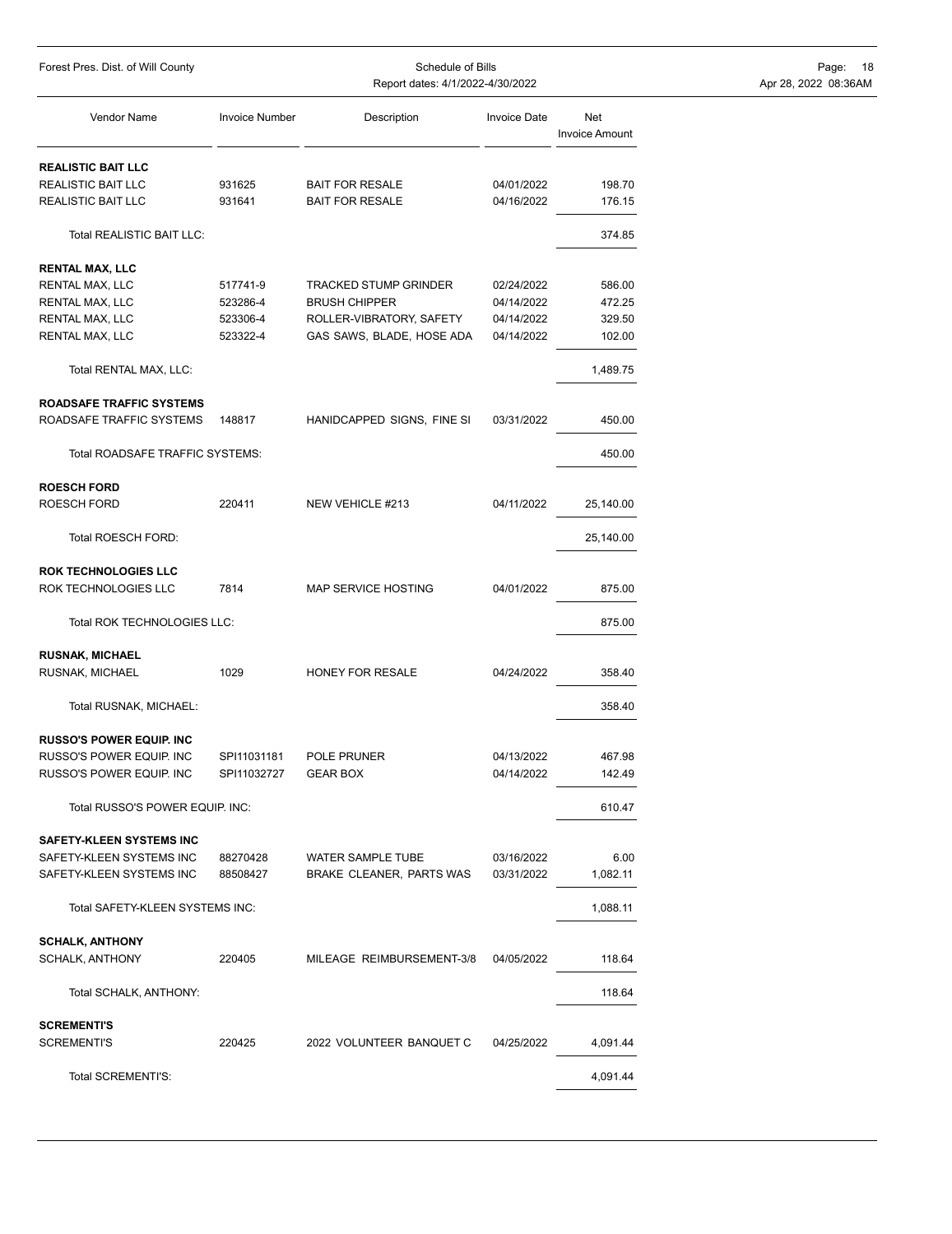| Forest Pres. Dist. of Will County                |                        | Schedule of Bills<br>Report dates: 4/1/2022-4/30/2022 | Page:<br>19<br>Apr 28, 2022 08:36AM |                              |  |
|--------------------------------------------------|------------------------|-------------------------------------------------------|-------------------------------------|------------------------------|--|
| Vendor Name                                      | <b>Invoice Number</b>  | Description                                           | <b>Invoice Date</b>                 | Net<br><b>Invoice Amount</b> |  |
| SEARING, ASHLEY DBA REJUVENATE                   |                        |                                                       |                                     |                              |  |
| SEARING, ASHLEY DBA REJUV 220425                 |                        | HOSTING FEE BASED WORKSH                              | 04/25/2022                          | 1,000.00                     |  |
| Total SEARING, ASHLEY DBA REJUVENATE:            |                        |                                                       |                                     | 1,000.00                     |  |
| <b>SERRV</b>                                     |                        |                                                       |                                     |                              |  |
| <b>SERRV</b>                                     | 1211439                | <b>RESALE ITEMS</b>                                   | 04/05/2022                          | 219.36                       |  |
| Total SERRV:                                     |                        |                                                       |                                     | 219.36                       |  |
| <b>SHAW MEDIA</b>                                |                        |                                                       |                                     |                              |  |
| <b>SHAW MEDIA</b>                                | 1952864                | THE WAY WE WORKED NOTICE                              | 03/19/2022                          | 251.00                       |  |
| SHAW MEDIA                                       | 1978263                | KANKAKEE SANDS NOTICE                                 | 04/28/2022                          | 154.70                       |  |
| Total SHAW MEDIA:                                |                        |                                                       |                                     | 405.70                       |  |
| <b>SHERWIN-WILLIAMS CO.</b>                      |                        |                                                       |                                     |                              |  |
| SHERWIN-WILLIAMS CO.                             | 4360-4                 | 1 GALLON PAINT                                        | 03/30/2022                          | 44.09                        |  |
| Total SHERWIN-WILLIAMS CO.:                      |                        |                                                       |                                     | 44.09                        |  |
| <b>SHERWOOD, BARBARA</b>                         |                        |                                                       |                                     |                              |  |
| SHERWOOD, BARBARA                                | 220330                 | REIMBURSEMENT FOR MEALS-                              | 03/30/2022                          | 45.28                        |  |
| Total SHERWOOD, BARBARA:                         |                        |                                                       |                                     | 45.28                        |  |
| <b>SHOREWOOD HOME AND AUTO</b>                   |                        |                                                       |                                     |                              |  |
| SHOREWOOD HOME AND AUT                           | 01-297252              | HON O-RING                                            | 03/31/2022                          | 13.99                        |  |
| SHOREWOOD HOME AND AUT                           | 01-297252              | <b>JDC O-RING</b>                                     | 03/31/2022                          | 2.32                         |  |
| SHOREWOOD HOME AND AUT                           | 01-297512              | DIELECTRIC SILICONE, EPOXY                            | 04/01/2022                          | 27.47                        |  |
| SHOREWOOD HOME AND AUT                           | 01-297512              | CROSSFIRE 3LB SPOOL, AIR C                            | 04/01/2022                          | 95.24                        |  |
| SHOREWOOD HOME AND AUT                           | 01-297512              | DEER WARNING HORN, ROTAR                              | 04/01/2022                          | 73.57                        |  |
| SHOREWOOD HOME AND AUT                           | 01-298810              | GEAR OIL, PS4 OIL                                     | 04/11/2022                          | 58.56                        |  |
| SHOREWOOD HOME AND AUT                           | 01-298810              | AIR CLEANER GASKET, START                             | 04/11/2022                          | 56.80                        |  |
| SHOREWOOD HOME AND AUT                           | 01-298810              | OIL FILTERS, EYEBOLT, NUTS                            | 04/11/2022                          | 145.35                       |  |
| SHOREWOOD HOME AND AUT                           | 01-299483              | <b>STARTER GRIP</b>                                   | 04/13/2022                          | 7.36                         |  |
| SHOREWOOD HOME AND AUT                           | 01-299483              | AIR FILTER, GAS OPERATED C                            | 04/13/2022                          | 212.83                       |  |
| SHOREWOOD HOME AND AUT<br>SHOREWOOD HOME AND AUT | 01-300614<br>01-300810 | CHAIN LOOP, 20" BAR<br>TERMINAL CRIMP, TURN SIGNA     | 04/19/2022<br>04/20/2022            | 81.94<br>32.17               |  |
|                                                  |                        |                                                       |                                     |                              |  |
| Total SHOREWOOD HOME AND AUTO:                   |                        |                                                       |                                     | 807.60                       |  |
| SIGNARAMA-NAPERVILLE                             |                        |                                                       |                                     |                              |  |
| SIGNARAMA- NAPERVILLE                            | <b>INV-16937</b>       | ALUMINUM SIGNS                                        | 04/13/2022                          | 242.00                       |  |
| SIGNARAMA- NAPERVILLE                            | <b>INV-16982</b>       | ALIMINUM TRAFFIC SIGNS                                | 04/21/2022                          | 47.00                        |  |
| Total SIGNARAMA- NAPERVILLE:                     |                        |                                                       |                                     | 289.00                       |  |
| <b>SIGNS BY TOMORROW</b>                         |                        |                                                       |                                     |                              |  |
| <b>SIGNS BY TOMORROW</b>                         | I-20853                | <b>CALENDAR PANELS</b>                                | 04/13/2022                          | 89.55                        |  |
| Total SIGNS BY TOMORROW:                         |                        |                                                       |                                     | 89.55                        |  |
| SIMMONS, ALEXANDRA                               |                        |                                                       |                                     |                              |  |
| SIMMONS, ALEXANDRA                               | 220420                 | REIMBURSEMENT FOR TRAINI                              | 04/20/2022                          | 45.00                        |  |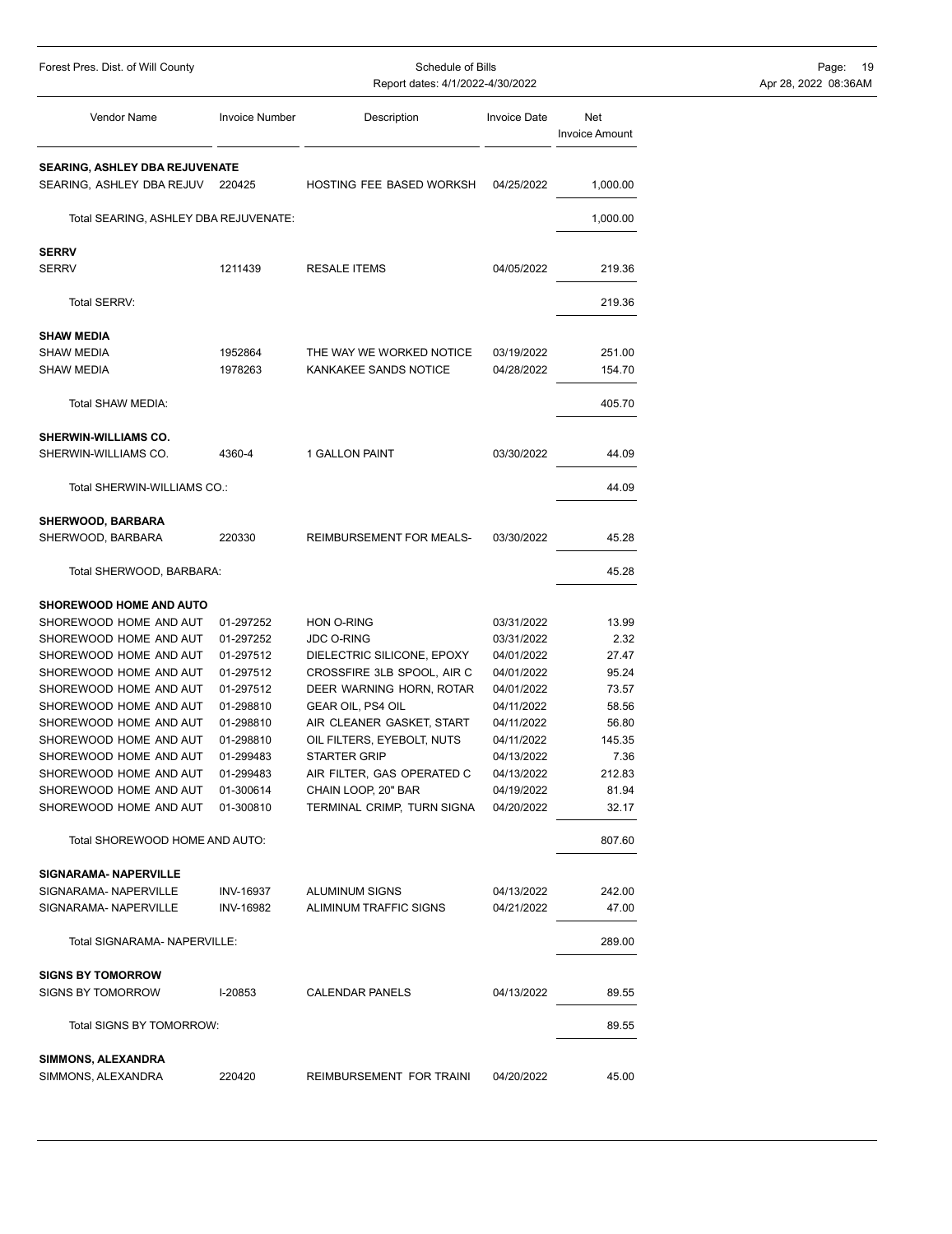| Forest Pres. Dist. of Will County                        |                       | Schedule of Bills<br>Report dates: 4/1/2022-4/30/2022 |                     | Page:<br>Apr 28, 2022 08:36AM |  |
|----------------------------------------------------------|-----------------------|-------------------------------------------------------|---------------------|-------------------------------|--|
| Vendor Name                                              | <b>Invoice Number</b> | Description                                           | <b>Invoice Date</b> | Net<br><b>Invoice Amount</b>  |  |
| Total SIMMONS, ALEXANDRA:                                |                       |                                                       |                     | 45.00                         |  |
| <b>STERLING CORPORATION</b>                              |                       |                                                       |                     |                               |  |
| STERLING CORPORATION                                     | 608086                | OUTBOUND EXHIBIT SHIPPING                             | 04/22/2022          | 1,500.00                      |  |
| STERLING CORPORATION                                     | 608086                | <b>OUTBOUND EXHIBIT SHIPPING</b>                      | 04/22/2022          | 4,489.60                      |  |
| Total STERLING CORPORATION:                              |                       |                                                       |                     | 5,989.60                      |  |
| <b>STRAND ASSOCIATES INC</b>                             |                       |                                                       |                     |                               |  |
| STRAND ASSOCIATES INC                                    | 0179624               | WHALON LAKE PARKING LOT I                             | 01/14/2022          | 1,183.00                      |  |
| STRAND ASSOCIATES INC                                    | 0182359               | JOLIET JUNCTION TRAIL PAVE                            | 04/13/2022          | 2,126.94                      |  |
| STRAND ASSOCIATES INC                                    | 0182701               | WHALON LAKE PARKING LOT I                             | 04/13/2022          | 1,020.29                      |  |
| STRAND ASSOCIATES INC                                    | 0182702               | <b>WHALON LAKE PAVEMENT</b>                           | 04/13/2022          | 1,643.02                      |  |
| STRAND ASSOCIATES INC                                    | 0182704               | OLD PLANK RD TRAIL PAVEME                             | 04/13/2022          | 2,044.31                      |  |
| Total STRAND ASSOCIATES INC:                             |                       |                                                       |                     | 8,017.56                      |  |
| <b>SUPERIOR EXHIBITS &amp; DESIGN, INC</b>               |                       |                                                       |                     |                               |  |
| SUPERIOR EXHIBITS & DESIGN 26006                         |                       | EXHIBIT DESIGN-4RE-PAYMENT                            | 04/13/2022          | 35,730.00                     |  |
| Total SUPERIOR EXHIBITS & DESIGN, INC:                   |                       |                                                       |                     | 35,730.00                     |  |
| <b>SYN-TECH SYSTEMS</b>                                  |                       |                                                       |                     |                               |  |
| <b>SYN-TECH SYSTEMS</b>                                  | 246614                | NETWORK INTERFACE CARD                                | 04/08/2022          | 196.00                        |  |
| Total SYN-TECH SYSTEMS:                                  |                       |                                                       |                     | 196.00                        |  |
| <b>TAYLOR STUDIOS, INC</b><br><b>TAYLOR STUDIOS, INC</b> | 583008                | PROGRESS PAYMENT-FINAL G                              | 03/28/2022          | 6,709.50                      |  |
|                                                          |                       |                                                       |                     |                               |  |
| Total TAYLOR STUDIOS, INC:                               |                       |                                                       |                     | 6,709.50                      |  |
| THINKGARD DBA VC3 INC.                                   |                       |                                                       |                     |                               |  |
| THINKGARD DBA VC3 INC.                                   | 74909                 | MONTHLY BILLING FOR MANAG                             | 04/05/2022          | 2,190.90                      |  |
| Total THINKGARD DBA VC3 INC.:                            |                       |                                                       |                     | 2,190.90                      |  |
| <b>THOMPSON ELECTRONICS COMPANY</b>                      |                       |                                                       |                     |                               |  |
| THOMPSON ELECTRONICS CO                                  | 103213                | FPD NURSERY ALARM                                     | 03/11/2022          | 15,855.00                     |  |
| THOMPSON ELECTRONICS CO                                  | 103430                | TOTAL CONNECT ISSUES-PCN                              | 03/31/2022          | 320.00                        |  |
| THOMPSON ELECTRONICS CO                                  | 103724                | ALARM MONITORING-GOODEN                               | 04/01/2022          | 1,155.00                      |  |
| Total THOMPSON ELECTRONICS COMPANY:                      |                       |                                                       |                     | 17,330.00                     |  |
| <b>TIRAPELLI FORD</b>                                    |                       |                                                       |                     |                               |  |
| <b>TIRAPELLI FORD</b>                                    | 135717                | TRUCK #173 AIRBAG REPAIR                              | 04/18/2022          | 764.24                        |  |
| <b>TIRAPELLI FORD</b>                                    | 625132                | TAILGATE HINGE AND INSERT                             | 03/29/2022          | 15.50                         |  |
| <b>TIRAPELLI FORD</b>                                    | 625133                | STONE DEFLECTOR, MOULDIN                              | 03/29/2022          | 33.34                         |  |
| <b>TIRAPELLI FORD</b>                                    | 625393                | WIRE AND HORN ASY                                     | 04/06/2022          | 61.36                         |  |
| <b>TIRAPELLI FORD</b>                                    | 625566                | HEATER HOSE, COVER, HUB AS                            | 04/12/2022          | 1,108.31                      |  |
| Total TIRAPELLI FORD:                                    |                       |                                                       |                     | 1,982.75                      |  |
| TOTAL FACILITY MAINT INC                                 |                       |                                                       |                     |                               |  |
| TOTAL FACILITY MAINT INC                                 | 136892                | CLEANING PCNC & MRC-APR 2                             | 04/01/2022          | 1,430.00                      |  |
|                                                          |                       |                                                       |                     |                               |  |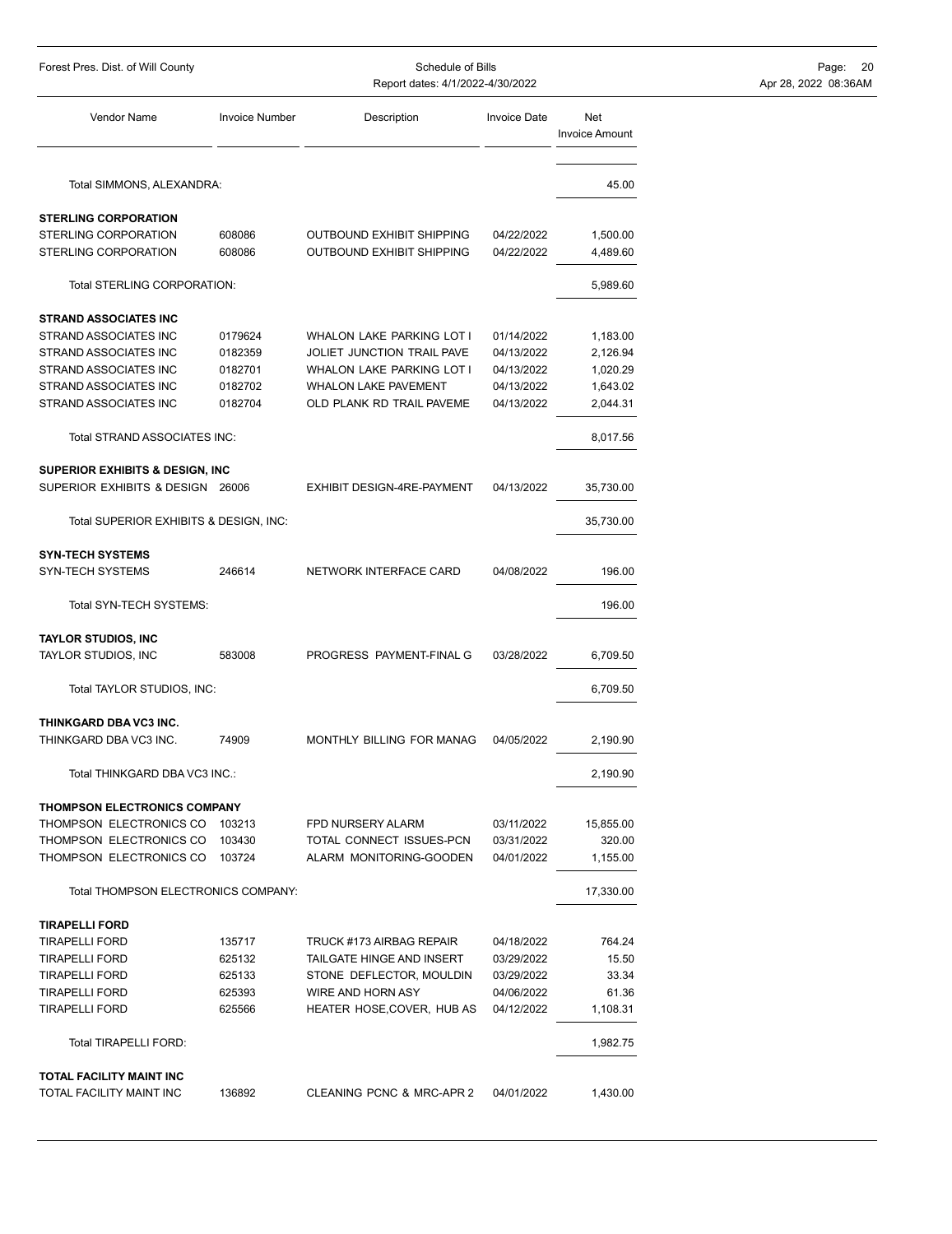| Forest Pres. Dist. of Will County |                       | Schedule of Bills<br>Report dates: 4/1/2022-4/30/2022 | Page: 21<br>Apr 28, 2022 08:36AM |                              |  |
|-----------------------------------|-----------------------|-------------------------------------------------------|----------------------------------|------------------------------|--|
| Vendor Name                       | <b>Invoice Number</b> | Description                                           | <b>Invoice Date</b>              | Net<br><b>Invoice Amount</b> |  |
| TOTAL FACILITY MAINT INC:         |                       |                                                       |                                  | 1,430.00                     |  |
| TRI-COUNTY STOCKDALE CO.          |                       |                                                       |                                  |                              |  |
| TRI-COUNTY STOCKDALE CO.          | 344504                | WCFP COMBO MIX, PATHFINDE                             | 03/17/2022                       | 1,070.00                     |  |
| Total TRI-COUNTY STOCKDALE CO.:   |                       |                                                       |                                  | 1,070.00                     |  |
| TRI-K SUPPLIES INC                |                       |                                                       |                                  |                              |  |
| TRI-K SUPPLIES INC                | 118598                | <b>FACIAL TISSUE</b>                                  | 03/23/2022                       | 191.82                       |  |
| TRI-K SUPPLIES INC                | 118630                | TISSUE, WIPES, TOWELS, QUA                            | 03/25/2022                       | 773.00                       |  |
| TRI-K SUPPLIES INC                | 118773                | TISSUE, KITCHEN TOWELS, ST                            | 04/13/2022                       | 2,794.22                     |  |
| Total TRI-K SUPPLIES INC:         |                       |                                                       |                                  | 3,759.04                     |  |
| <b>TRI-STATE PROPANE</b>          |                       |                                                       |                                  |                              |  |
| TRI-STATE PROPANE                 | 113667                | PROPANE-FORKLIFT                                      | 03/30/2022                       | 279.49                       |  |
| Total TRI-STATE PROPANE:          |                       |                                                       |                                  | 279.49                       |  |
| <b>TROBAUGH, TRISTAN</b>          |                       |                                                       |                                  |                              |  |
| TROBAUGH, TRISTAN                 | 220414                | EARTH DAY EVENT MUSIC                                 | 04/14/2022                       | 200.00                       |  |
| Total TROBAUGH, TRISTAN:          |                       |                                                       |                                  | 200.00                       |  |
| <b>UNI-MAX MANAGEMENT CORP</b>    |                       |                                                       |                                  |                              |  |
| UNI-MAX MANAGEMENT CORP           | 4081                  | JANITORIAL SERVICES-APR 20                            | 04/14/2022                       | 5,092.50                     |  |
| Total UNI-MAX MANAGEMENT CORP:    |                       |                                                       |                                  | 5,092.50                     |  |
| <b>VULCAN MATERIALS CO.</b>       |                       |                                                       |                                  |                              |  |
| <b>VULCAN MATERIALS CO.</b>       | 32899792              | CA-7 BEDDING STONE                                    | 03/31/2022                       | 111.49                       |  |
| <b>VULCAN MATERIALS CO.</b>       | 32904251              | CERT CM-06 STONE                                      | 04/05/2022                       | 66.00                        |  |
| <b>VULCAN MATERIALS CO.</b>       | 32904252              | CERT CM-10 STONE                                      | 04/05/2022                       | 311.90                       |  |
| <b>VULCAN MATERIALS CO.</b>       | 32908232              | CA-7 BEDDING STONE                                    | 04/12/2022                       | 145.12                       |  |
| <b>VULCAN MATERIALS CO.</b>       | 32908233              | CERT CM- 10 STONE, CA-7 BED                           | 04/12/2022                       | 559.36                       |  |
| Total VULCAN MATERIALS CO.:       |                       |                                                       |                                  | 1,193.87                     |  |
| <b>WALTS</b>                      |                       |                                                       |                                  |                              |  |
| <b>WALTS</b>                      | 3450                  | <b>GRAPES, NAVEL ORANGES</b>                          | 04/19/2022                       | 7.18                         |  |
| <b>WALTS</b>                      | 3942                  | <b>VINEGAR, WATER</b>                                 | 04/07/2022                       | 20.96                        |  |
| <b>Total WALTS:</b>               |                       |                                                       |                                  | 28.14                        |  |
| <b>WAREHOUSE DIRECT</b>           |                       |                                                       |                                  |                              |  |
| <b>WAREHOUSE DIRECT</b>           | 5164087-0             | CLEANER, VINYL GLOVES, PAP                            | 02/07/2022                       | 146.28                       |  |
| <b>WAREHOUSE DIRECT</b>           | 5166073-0             | MARKERS, CRAFT STOCKS, PE                             | 02/09/2022                       | 190.82                       |  |
| <b>WAREHOUSE DIRECT</b>           | 5166073-1             | SAFELOK BAGS                                          | 02/17/2022                       | 21.59                        |  |
| <b>WAREHOUSE DIRECT</b>           | 5180636-1             | SHEET PROTECTORS                                      | 04/12/2022                       | 22.11                        |  |
| <b>WAREHOUSE DIRECT</b>           | 5202255-0             | THERMAL POUCHES                                       | 03/29/2022                       | 38.04                        |  |
| <b>WAREHOUSE DIRECT</b>           | 5204639-0             | LABELS                                                | 03/31/2022                       | 37.90                        |  |
| <b>WAREHOUSE DIRECT</b>           | 5205393-0             | C-FOLD TOWELS, FOAM BOAR                              | 03/31/2022                       | 188.06                       |  |
| <b>WAREHOUSE DIRECT</b>           | 5205522-0             | 5 PK. KNIFE BLADES                                    | 03/31/2022                       | 4.00                         |  |
| <b>WAREHOUSE DIRECT</b>           | 5215202-0             | PENS, LYSOL CLEANER                                   | 04/13/2022                       | 32.80                        |  |
| <b>WAREHOUSE DIRECT</b>           | 5215202-1             | LYSOL CLEANER                                         | 04/19/2022                       | 12.82                        |  |
| <b>WAREHOUSE DIRECT</b>           | 5222072-0             | SHARPIES, MAILING TAPE                                | 04/22/2022                       | 32.48                        |  |
|                                   |                       |                                                       |                                  |                              |  |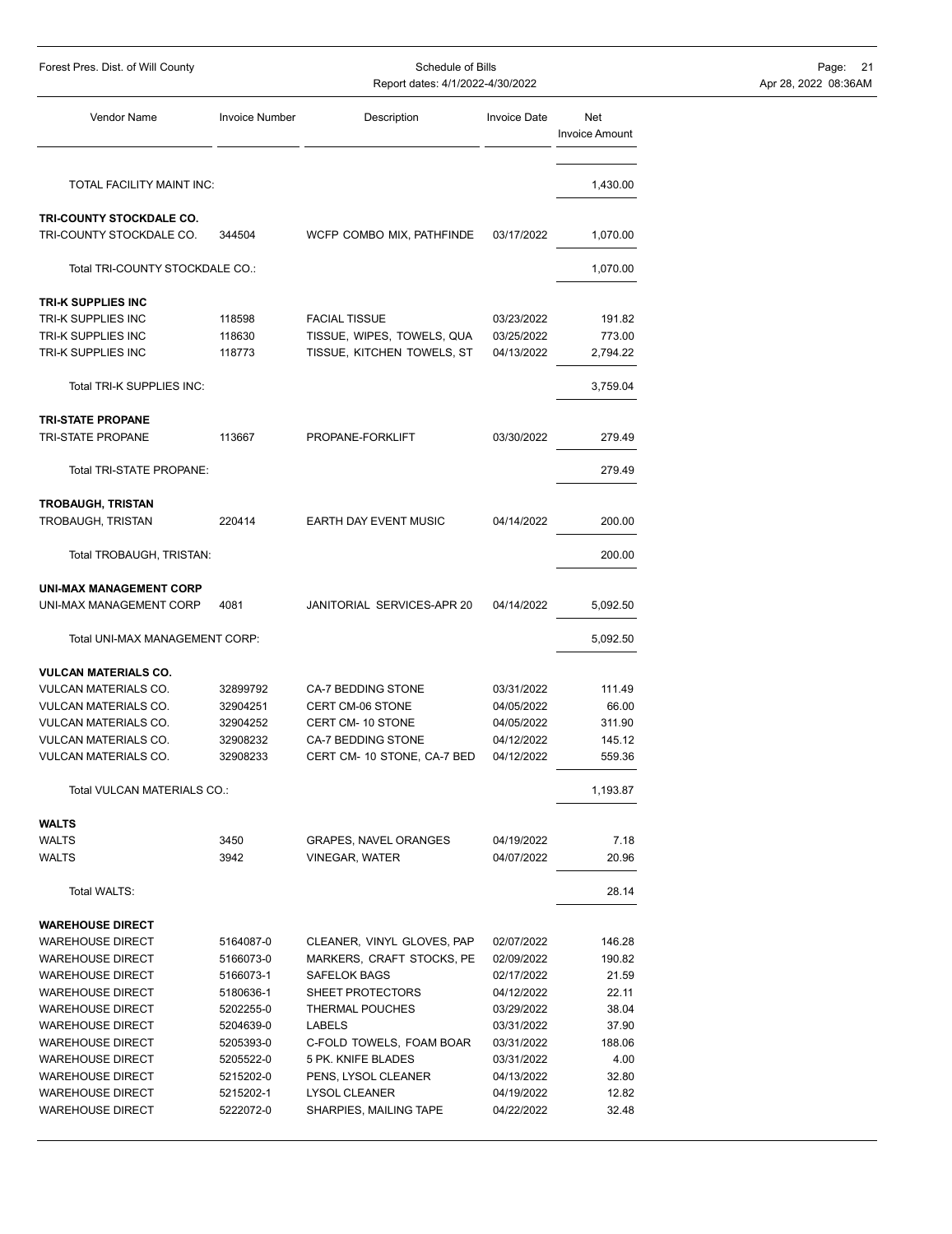Forest Pres. Dist. of Will County **Schedule of Bills** Page: 22<br>Report dates: 4/1/2022-4/30/2022<br>Apr 28, 2022 08:36AM Report dates: 4/1/2022-4/30/2022

| Vendor Name                                | <b>Invoice Number</b> | Description                       | <b>Invoice Date</b> | Net<br><b>Invoice Amount</b> |
|--------------------------------------------|-----------------------|-----------------------------------|---------------------|------------------------------|
| WAREHOUSE DIRECT                           | C5164087-0            | <b>RETURN MARKER SET</b>          | 02/23/2022          | 40.06-                       |
| <b>Total WAREHOUSE DIRECT:</b>             |                       |                                   |                     | 686.84                       |
| <b>WASTE MANAGEMENT</b>                    |                       |                                   |                     |                              |
| WASTE MANAGEMENT                           | 0000043-2007-         | <b>GARBAGE SERVICE-OLEF</b>       | 04/18/2022          | 1,093.79                     |
| WASTE MANAGEMENT                           | 0028197-2754-         | <b>GARBAGE SERVICE</b>            | 04/01/2022          | 2,048.00                     |
| WASTE MANAGEMENT                           | 6328267-2007-         | <b>GARBAGE SERVICES-HIDDEN</b>    | 03/31/2022          | 220.00                       |
| Total WASTE MANAGEMENT:                    |                       |                                   |                     | 3,361.79                     |
| <b>WATERFORD PUBLISHING GROUP, LLC</b>     |                       |                                   |                     |                              |
| WATERFORD PUBLISHING GRO 44042             |                       | BIRD BOOKS-RESALE @4RE            | 03/30/2022          | 247.35                       |
| Total WATERFORD PUBLISHING GROUP, LLC:     |                       |                                   |                     | 247.35                       |
| <b>WEBSTER, McGRATH &amp; AHLBERG, LTD</b> |                       |                                   |                     |                              |
| WEBSTER, McGRATH & AHLBE                   | 31995                 | <b>BOUNDARY SIGN MARKERS-H</b>    | 04/07/2022          | 3,800.00                     |
| Total WEBSTER, McGRATH & AHLBERG, LTD:     |                       |                                   |                     | 3,800.00                     |
| <b>WERNER EXCAVATING INC, LEE</b>          |                       |                                   |                     |                              |
| WERNER EXCAVATING INC, LE                  | 4427                  | <b>6-LOCKING POSTS AND INSTAL</b> | 02/23/2022          | 9,950.00                     |
| WERNER EXCAVATING INC, LE                  | 4428                  | 2-SWING POSTS                     | 02/23/2022          | 650.00                       |
| WERNER EXCAVATING INC, LE                  | 4429                  | TRAILHEAD TRI-TIMBERS-FINA        | 04/20/2022          | 19,980.00                    |
| WERNER EXCAVATING INC, LE                  | 4430                  | <b>TRAILHEAD TRI-TIMBERS</b>      | 04/20/2022          | 2,497.50                     |
| WERNER EXCAVATING INC, LE                  | 4431                  | <b>REGULATORY TRI-TIMBERS</b>     | 04/20/2022          | 2,302.50                     |
| Total WERNER EXCAVATING INC, LEE:          |                       |                                   |                     | 35,380.00                    |
| <b>WHITMORE ACE HARDWARE</b>               |                       |                                   |                     |                              |
| <b>WHITMORE ACE HARDWARE</b>               | 220426                | <b>CREDIT MEMO FOR OVERPAY</b>    | 04/26/2022          | 26.97-                       |
| WHITMORE ACE HARDWARE                      | 312581                | CRIMP WIRE WHL AND CUP            | 04/20/2022          | 13.98                        |
| WHITMORE ACE HARDWARE                      | 312612                | CHLORINE TEST KIT, CHLORIN        | 04/21/2022          | 54.96                        |
| WHITMORE ACE HARDWARE                      | 312654                | <b>CHLORINE TABLETS</b>           | 04/22/2022          | 159.99                       |
| <b>WHITMORE ACE HARDWARE</b>               | 507551                | <b>COUPLINGS, NIPPLE</b>          | 04/01/2022          | 23.96                        |
| WHITMORE ACE HARDWARE                      | 507656                | <b>GALVANIZED FITTINGS</b>        | 04/08/2022          | 20.16                        |
| <b>WHITMORE ACE HARDWARE</b>               | 507658                | <b>GALVANIZED FITTINGS</b>        | 04/08/2022          | 2.39                         |
| WHITMORE ACE HARDWARE                      | 507814                | EYE BOLTS, SNAP HOOKS             | 04/21/2022          | 39.84                        |
| WHITMORE ACE HARDWARE                      | 507824                | <b>BOLTS, NUTS, WASHERS</b>       | 04/22/2022          | 1.62                         |
| Total WHITMORE ACE HARDWARE:               |                       |                                   |                     | 289.93                       |
| <b>WIGHT &amp; COMPANY</b>                 |                       |                                   |                     |                              |
| <b>WIGHT &amp; COMPANY</b>                 | 200055-020            | FOUR RIVERS RENOVATIONS-          | 02/28/2022          | 600.00                       |
| <b>WIGHT &amp; COMPANY</b>                 | 200055-021            | FOUR RIVERS RENOVATIONS-          | 03/31/2022          | 13,000.00                    |
| Total WIGHT & COMPANY:                     |                       |                                   |                     | 13,600.00                    |
| <b>WILL COUNTY</b>                         |                       |                                   |                     |                              |
| WILL COUNTY                                | 9898546847            | BOARD IPAD COSTS-JAN 2022         | 01/02/2022          | 130.26                       |
| WILL COUNTY                                | 9900800158            | BOARD IPAD COSTS-FEB 2022         | 02/02/2022          | 130.26                       |
| WILL COUNTY                                | 9903116284            | BOARD IPAD COSTS-MAR 2022         | 03/02/2022          | 130.26                       |
| Total WILL COUNTY:                         |                       |                                   |                     | 390.78                       |